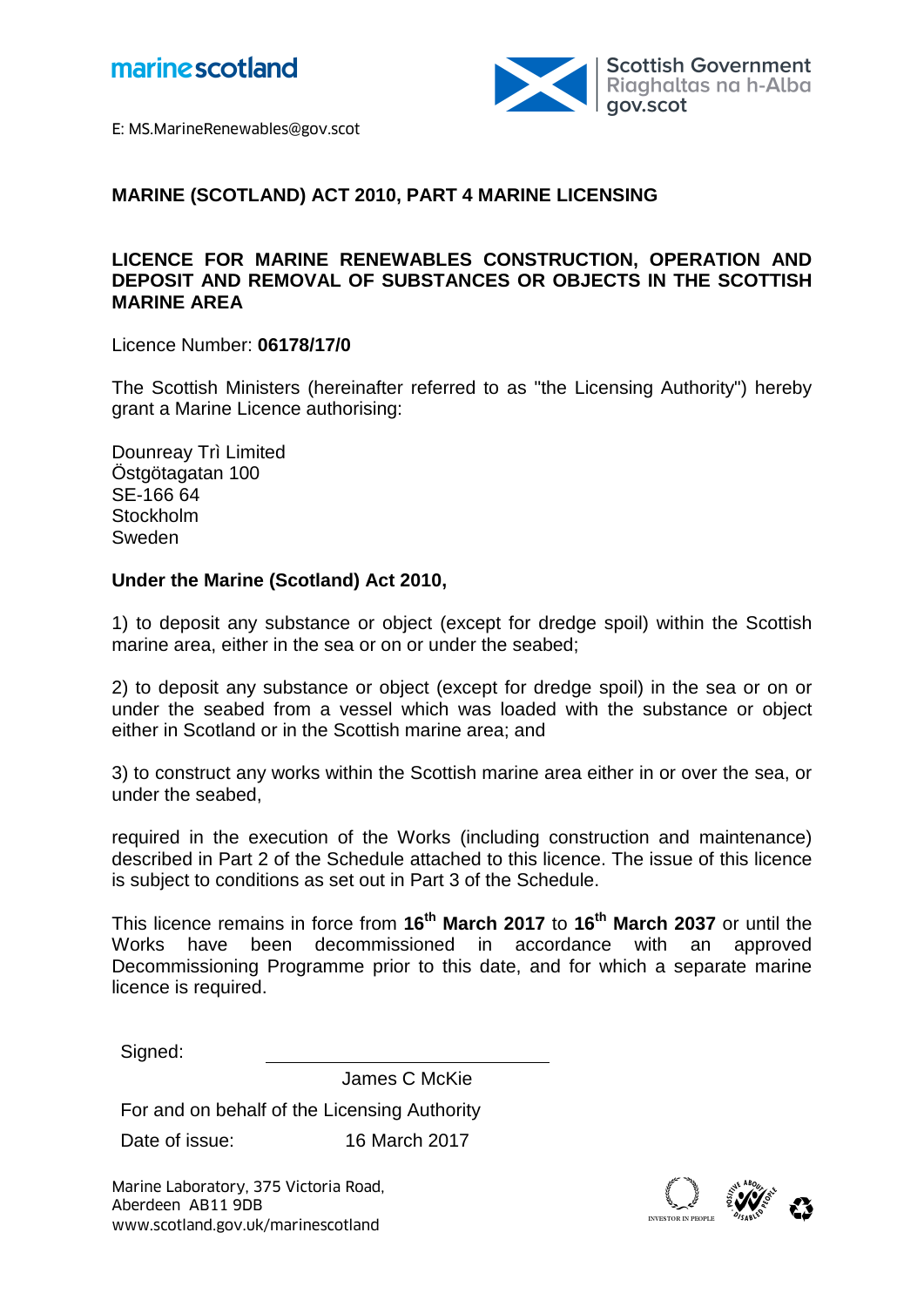### **PART 1 – GENERAL**

#### **1.1.Interpretation**

In this licence, unless otherwise stated, terms are as defined in sections 1, 64 and 157 of the Marine (Scotland) Act 2010, and:

- a) **"the Application"** means the Application letter, marine licence application form and Environmental Statement ("ES") submitted to the Scottish Ministers by the Company on  $19<sup>th</sup>$  October 2016;
- b) **"Commencement of the Works"** means the date on which the first vessel arrives on the Site to begin carrying on any Licensed Activity in connection with the construction of the Works, as described in Part 2 of this licence;
- c) **"Company"** means Dounreay Trì Limited (Company Registration Number SC515140) and having its registered office at Östgötagatan 100, SE-166 64, Stockholm, Sweden;
- d) **"Completion of the Works"** means the date on which the Works have been installed, or the Works have been deemed complete by the Licensing Authority, whichever occurs first;<br>"Decommissioning Programme"
- e) **"Decommissioning Programme"** means the programme for decommissioning the Works, to be submitted by the Company to the appropriate authority under section 105(2) of the Energy Act 2004 (as amended);
- f) **"Decommissioning of the Works"** includes removal of the Works from the seabed, demolishing the Works or dismantling the Works;
- g) **"Final Commissioning of the Works**" means the date on which all the Works have been used to supply electricity on a commercial basis to the National Grid, or such earlier date as the Licensing Authority deem the Works to be fully commissioned;
- h) **"Licensable Marine Activity"** means any activities listed in section 21 of the 2010 Act authorised under this licence;
- i) **"Licensed Activity"** and **"Licensed Activities"** means any activity, or activities, listed in section 21 of the 2010 Act which is, or are, authorised under this licence;
- j) **"Licensee"** means the Company;
- k) **"the Licensing Authority"** means the Scottish Ministers;
- l) **"LMP"** means Lighting and Marking Plan as defined in the section 36 consent;
- m) **"MHWS"** means mean high water spring tide;
- n) **"the Site"** means the area outlined in the figure contained in Part 4 of this licence;
- o) **"the 2010 Act"** means the Marine (Scotland) Act 2010; and
- p) **"the Works"** means the Dounreay Tri Floating Wind Demonstration Project as described in Part 2 of this licence.

All geographical coordinates contained within this licence are in latitude and longitude format World Geodetic System 84 ("WGS84").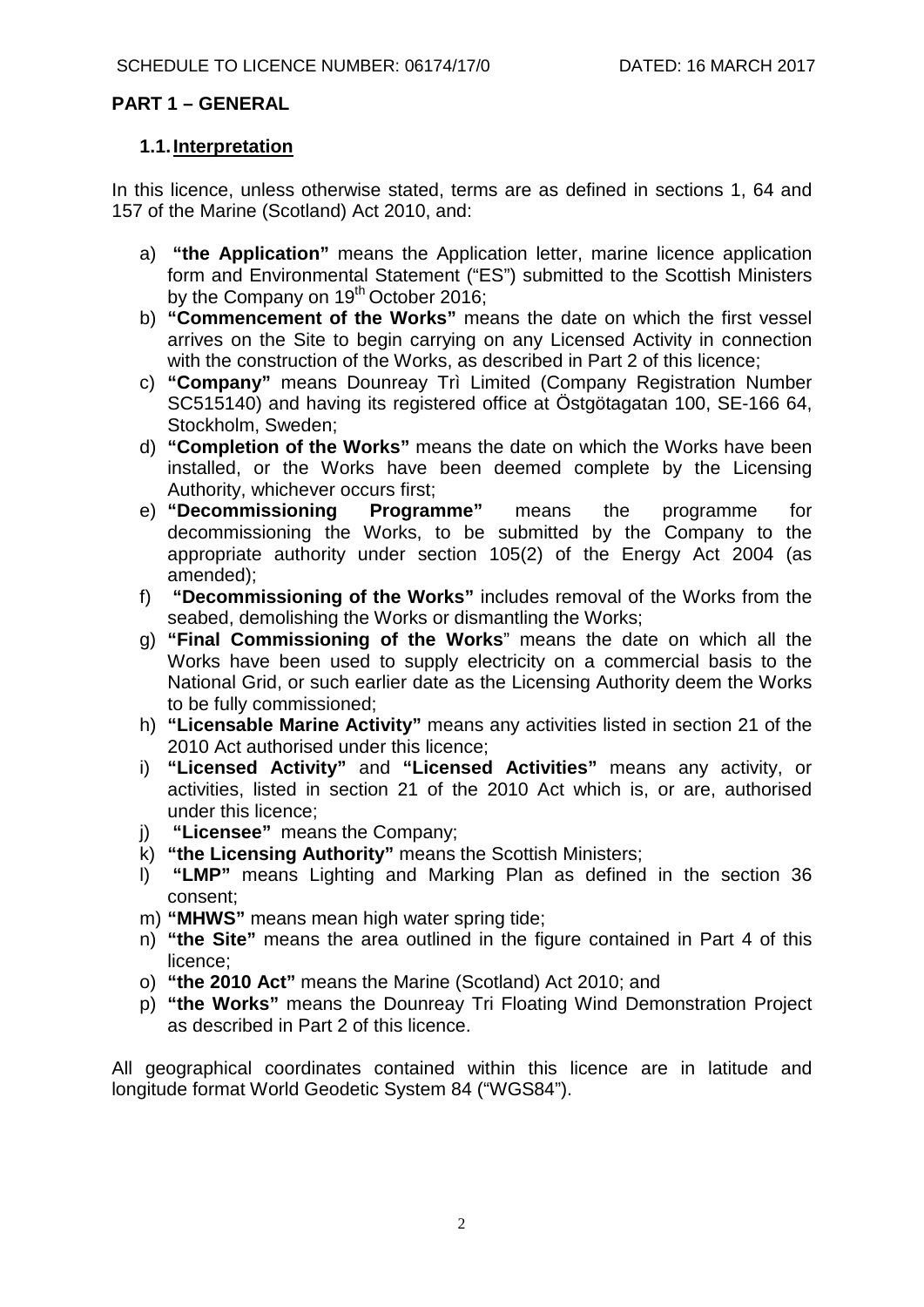# **1.2.Contacts**

All correspondence or communications relating to this licence should be addressed to:

Marine Scotland Licensing Operations Team Marine Laboratory 375 Victoria Road Aberdeen AB11 9DB Email: [MS.MarineRenewables@gov.scot](mailto:MS.MarineRenewables@gov.scot)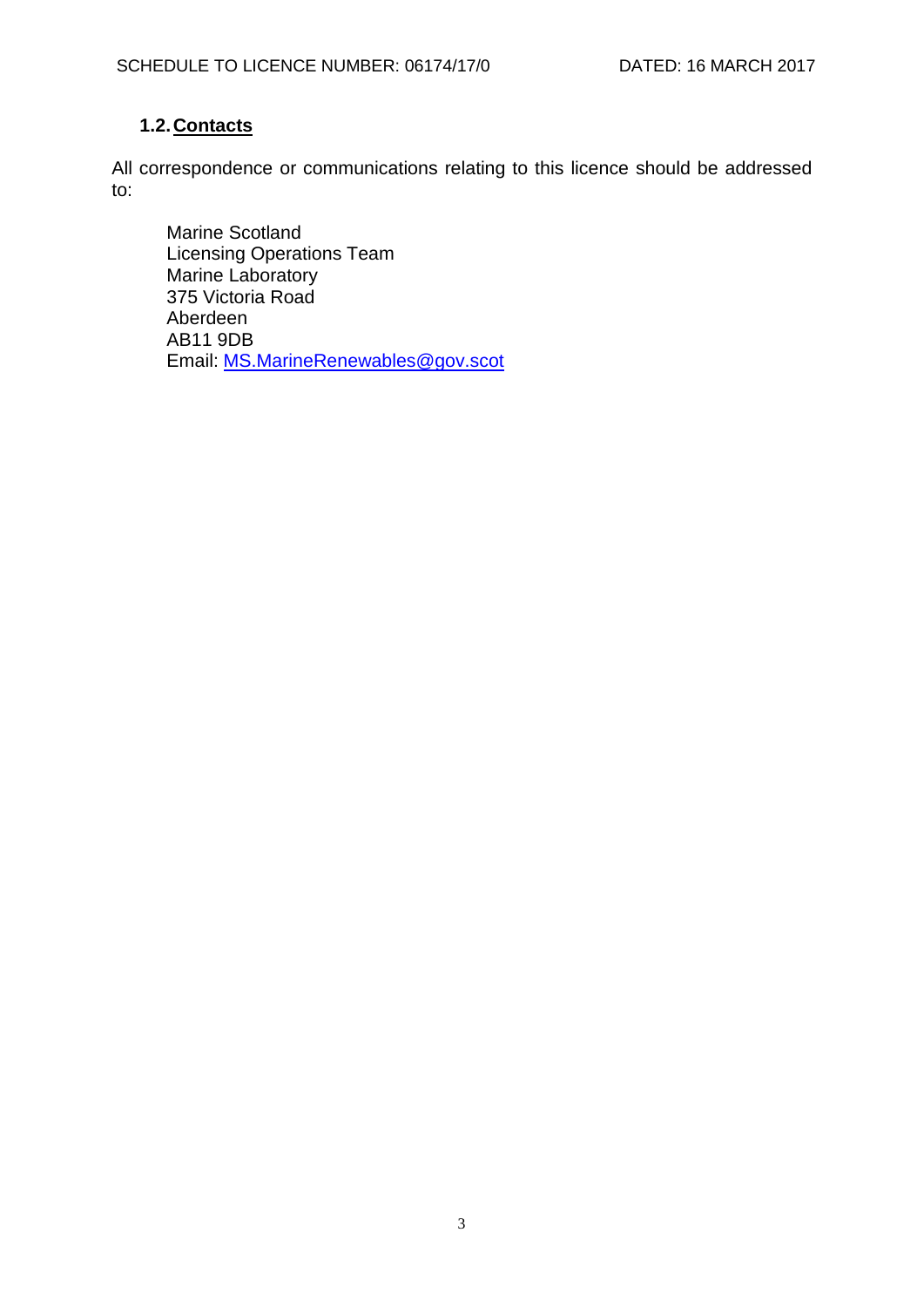## **1.3.Other authorisations and consents**

The Licensee is deemed to have satisfied themselves that there are no barriers or restrictions, legal or otherwise, to the carrying out of the Licensed Activities in connection with the Works. The issuing of this licence does not absolve the Licensee from obtaining such other authorisations and consents which may be required under statute.

### **1.4.Variation, suspension, revocation and transfer**

Under section 30(1) of the 2010 Act the Licensing Authority may by notice vary, suspend or revoke this licence granted by them if it appears to the Licensing Authority that there has been a breach of any of its provisions. For any such other reason that appears to be relevant to the Licensing Authority under section 30(2) or (3) of the 2010 Act.

Under the 2010 Act variations, suspensions, revocations and transfers of licences are subject to the procedures set out in section 31 of the Act.

Under section 30(7) of the 2010 Act, on an application made by a licensee, the Licensing Authority may vary a licence if satisfied that the variation being applied for is not material.

Under section 30(8) of the 2010 Act, on an application made by the Licensee, the Licensing Authority may transfer this licence from the Licensee to another person.

# **1.5.Breach of requirement for, or conditions of, licence**

Under section 39 of the 2010 Act it is an offence to carry on a Licensable Marine Activity without a marine licence and it is also an offence to fail to comply with any condition of a marine licence.

### **1.6.Defences: actions taken in an emergency**

Under section 40 of the 2010 Act it is a defence for a person charged with an offence under section 39(1) of the 2010 Act in relation to any activity to prove that:

- (a) the activity was carried out for the purpose of saving life, or for the purpose of securing the safety of a vessel, aircraft or marine structure ('force majeure'); and
- (b) that the person took steps within a reasonable time to inform the Licensing Authority as set out in section 40(2) of the 2010 Act.

### **1.7.Offences relating to information**

Under section 42 of the 2010 Act it is an offence for a person to make a statement which is false or misleading in a material way, knowing the statement to be false or misleading or being reckless as to whether the statement is false or misleading, or to intentionally fail to disclose any material information for the purpose of procuring the issue, variation or transfer of a marine licence or for the purpose of complying with,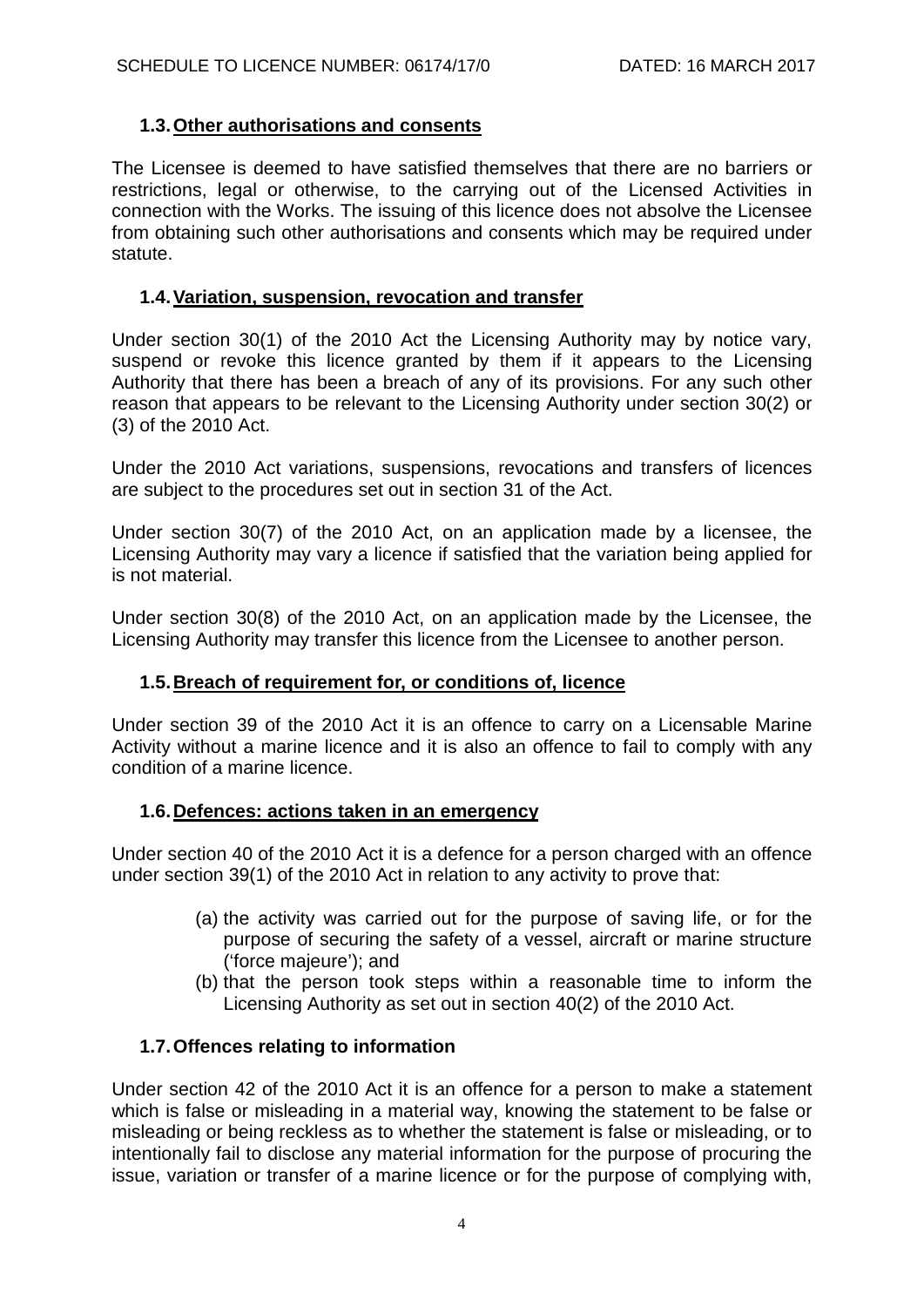or purporting to comply with, any obligation imposed by either Part 4 of the 2010 Act or the provisions of this licence.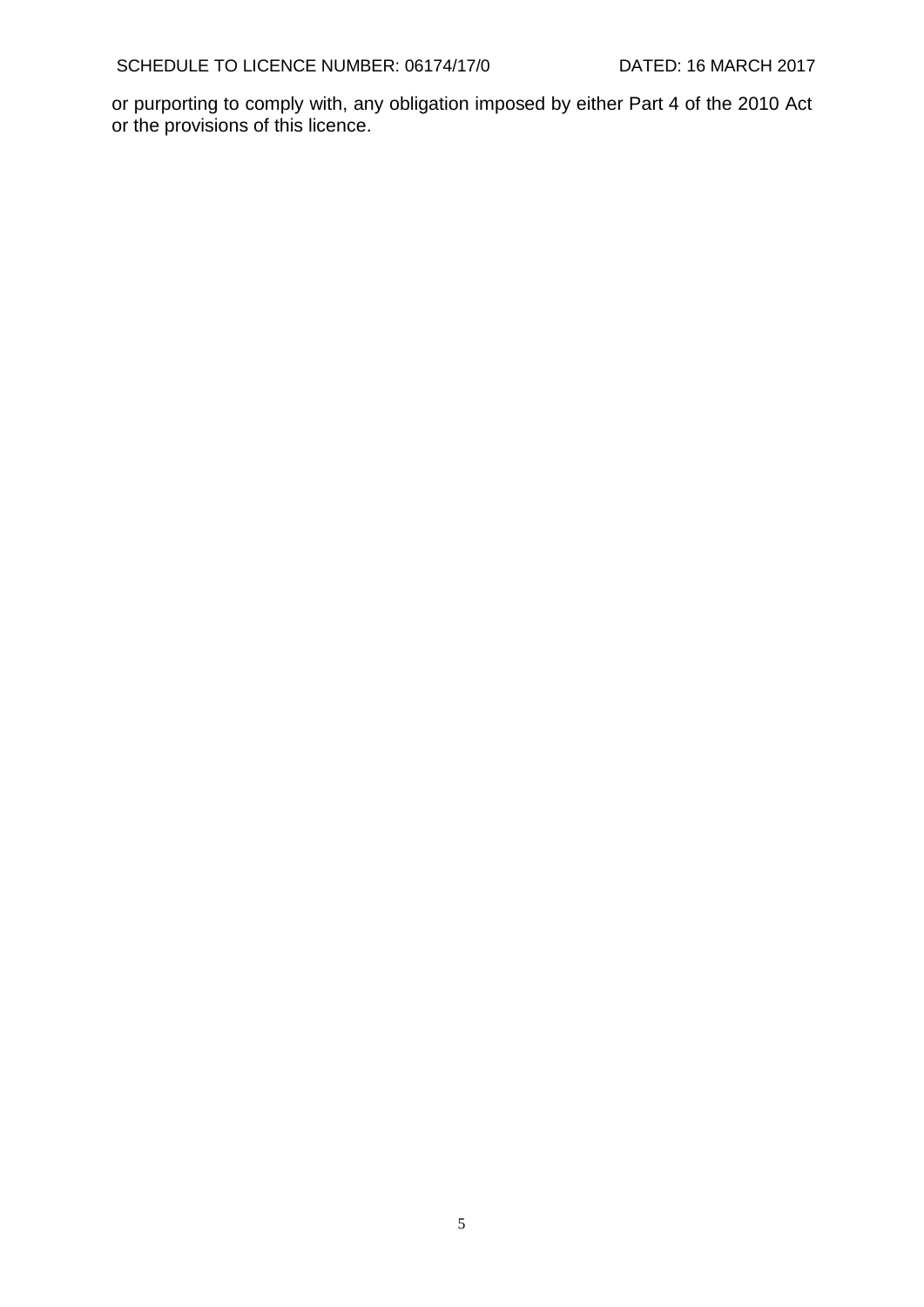# **2. PART 2 – THE WORKS**

### **2.1.Title of the Works**

The title of the Works to which this licence relates is 'Dounreay Trì Floating Wind Demonstration Project, approximately 6 km offshore Dounreay, Caithness, North coast of Scotland'.

## **2.2.Description of the Works**

An offshore floating wind demonstration project, known as Dounreay Trì Floating Wind Demonstration Project, approximately 6 km offshore from Dounreay, Caithness, North coast of Scotland, shall have a permitted generating capacity not exceeding 12 MW and shall be comprised of:

- 1. Two floating offshore wind turbines , each with:
	- a) a generating capacity from 8 MW to 12 MW;
	- b) a maximum of 3 rotors;
	- c) a maximum rotor diameter of 154 metres;
	- d) a maximum rotor tip height of 201 metres (measured from LAT);
	- e) a maximum hub height of 124 metres (measured from LAT); and
	- f) a minimum air draft of 22 metres (measured above LAT);metres;
- 2. one single floating, semi-submersible, column-stabilised platform, able to rotate 360° comprised of buoyancy columns interconnected in a steel lattice truss framework:
	- a) maximum length will be 230 m,
	- b) maximum width will be 135 m
	- c) maximum height 15 m above water surface
	- d) mooring clump weight, 50 m x 50 m with a weight of approximately 600 tonnes;
	- e) maximum 8 mooring chain and/or steel lines;
	- f) maximum 16 drag embedment anchors;
	- g) scour protection for the anchors; and
	- h) grid connection.

The Development shall be constructed in accordance with that specified in the Application and by the conditions imposed by the Licensing Authority.

### **2.3.Location of the Works**

The project includes the marine elements (which are all elements of the project other than the onshore infrastructure) of the Works, to be sited within the Scottish marine area, approximately 6 km offshore from Dounreay, Caithness, North coast of Scotland, within the area bounded by joining the following points: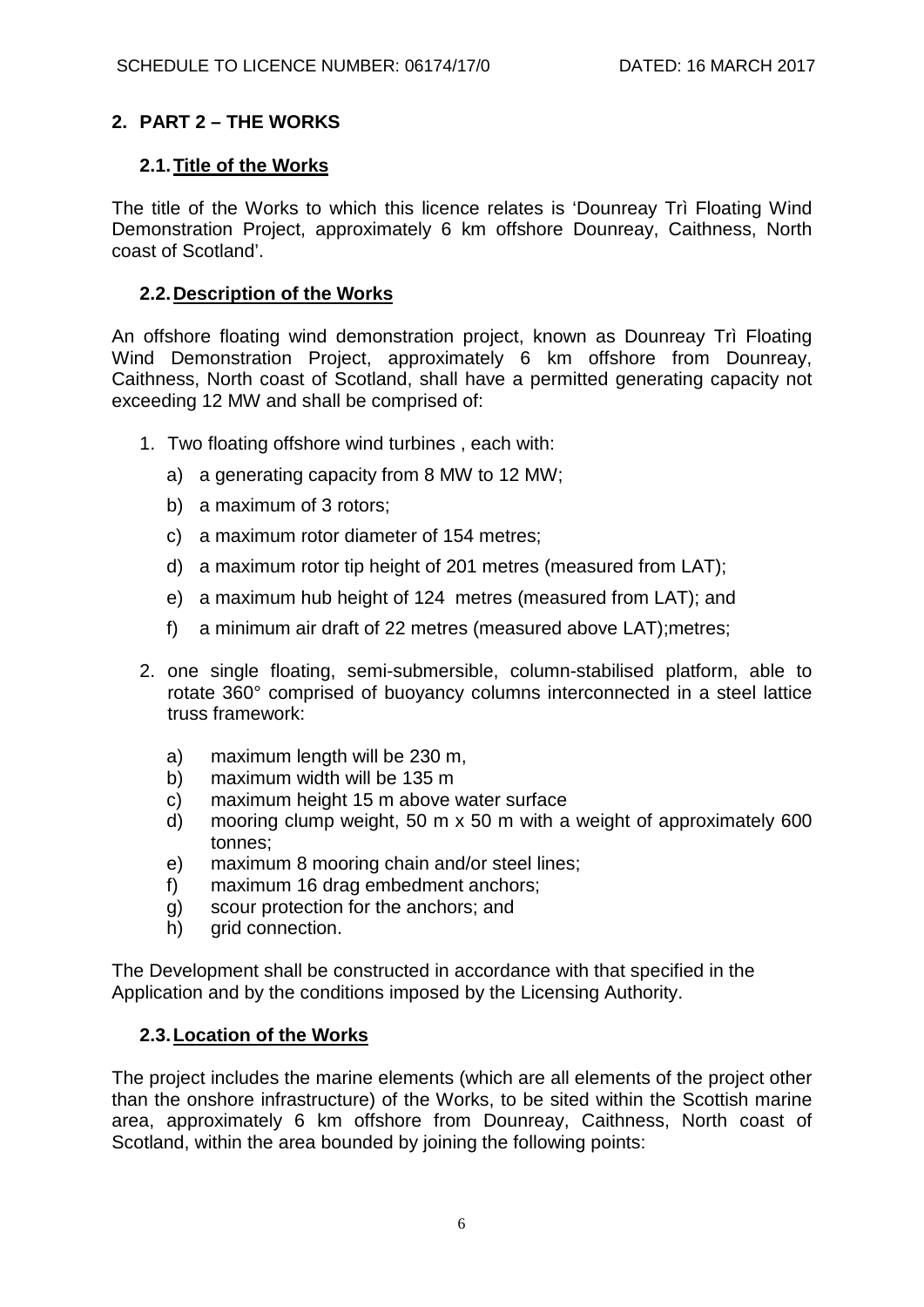### **Project area**

| $58^{\circ}$ 40.43' N | $003^{\circ}$ 53.60' W  |
|-----------------------|-------------------------|
| $58^{\circ}$ 40.47' N | $0.03^{\circ}$ 48.43' W |
| 58° 37.77' N          | $0.3^{\circ}$ 48.37' W  |
| 58° 37.73' N          | $003^{\circ}$ 53.53' W  |

#### **2.4.Deposits**

This licence authorises the deposit of the undernoted substances and objects required in connection with the Works, subject to the maximum amounts as specified below:

### **Permanent Deposits**

| Steel/Iron               | 7,972800 tonnes                        |
|--------------------------|----------------------------------------|
| <b>Stone/Rock Gravel</b> | 20,106 $m^3$ (size range of 60-650 mm) |
| Concrete                 | $450 \text{ m}^3$                      |

#### **2.5.Persons responsible for the deposits of the substances or objects**

The operators, vessels and vehicles engaging in the Works must be notified to the Licensing Authority under condition 3.1.2 prior to their engagement in the Works:

| Name of Vessel or Vehicle<br><b>Registration</b> | <b>Operator</b> | Type(s)         |
|--------------------------------------------------|-----------------|-----------------|
| To be confirmed                                  | To be confirmed | To be confirmed |

#### **2.6.Persons acting on behalf of the Licensee**

The name and address of any agents, contractors or sub-contractors appointed to carry out any part, or all, of the Works must be notified to the Licensing Authority under condition 3.1.2 prior to their engagement in the Works:

| Role            | <b>Company Name</b> | <b>Address</b>  | <b>↓ Contact Name</b> |
|-----------------|---------------------|-----------------|-----------------------|
| To be confirmed | To be confirmed     | To be confirmed | To be confirmed       |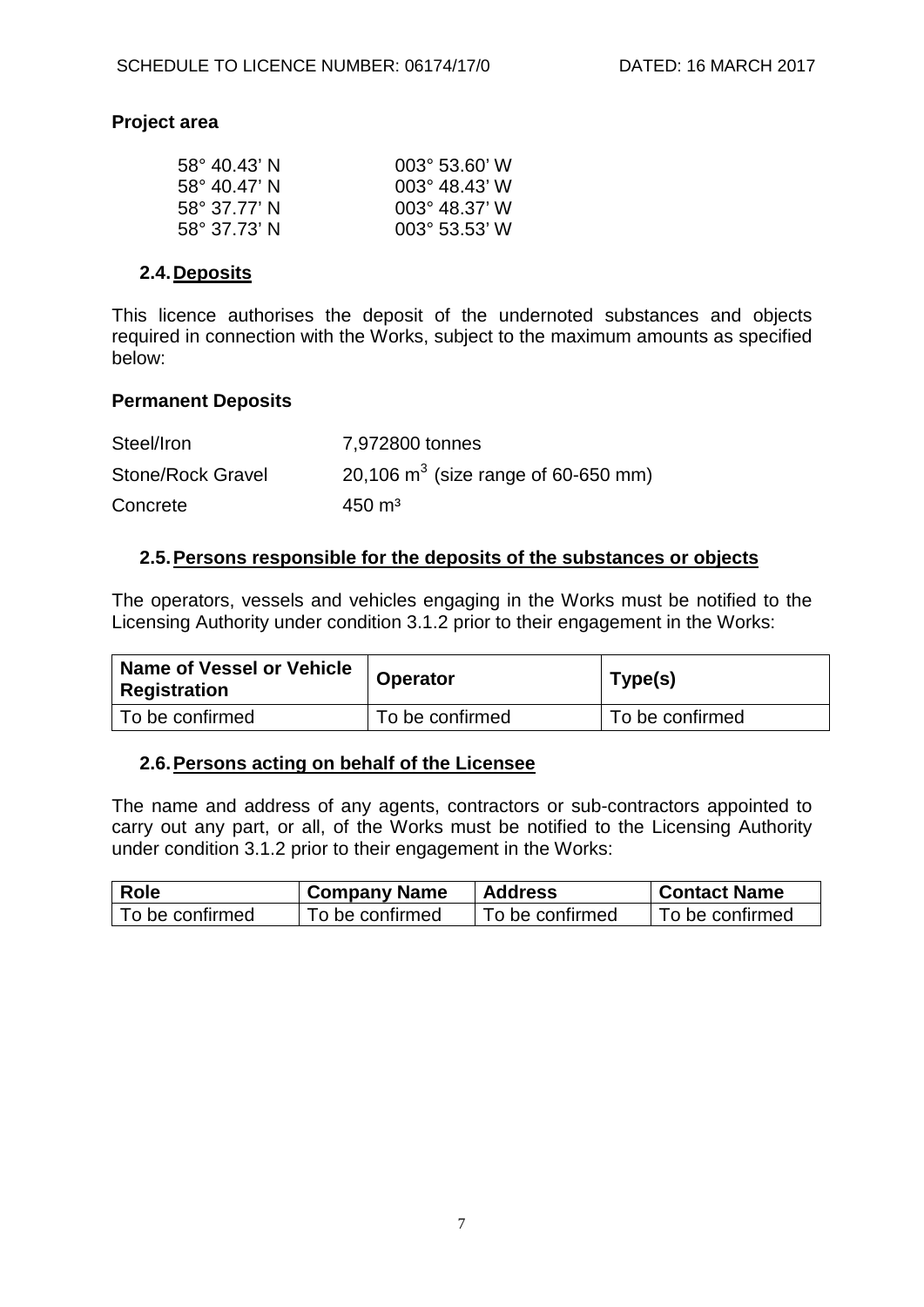## **3. PART 3 – CONDITIONS**

#### **3.1. General conditions**

### **3.1.1. Compliance with the Application and approved plans**

The Licensee must at all times construct and operate the Works in accordance with this Licence, the Application, the Environmental Statement, the Section 36 consent and the plans and programmes approved by the Scottish Ministers.

The Licensee must, at all times, maintain the Works in accordance with the approved Operation and Maintenance Plan ("OMP").

**Reason:** *To ensure compliance with the Marine Licence, and the Environmental Statement associated with the Application.*

#### **3.1.2. Licence conditions binding other parties**

All conditions attached to this licence bind any person who for the time being owns, occupies or enjoys any use of the Works for which this licence has been granted in relation to those licensed activities authorised under item 5 in section 21(1) of the 2010 Act whether or not this licence has been transferred to that person.

**Reason:** *To safeguard the obligations of the licence, in accordance with s.29(5) of the Marine (Scotland) Act 2010.*

### **3.1.3. Vessels, vehicles, agents, contractors and sub-contractors**

The Licensee must provide, as soon as reasonably practicable in advance of their engagement in the Works authorised under this licence, the name and function of any vessel, vehicle, agent, contractor or sub-contractor appointed to engage in the Works to the Licensing Authority. Where applicable the notification must include the vessel type, vessel IMO number and vessel owner or operating company.

The Licensee must ensure that any changes to the supplied details must be notified to the Licensing Authority, in writing, 14 days prior to any vessel, vehicle, agent, contractor or sub-contractor engaging in the Works.

The Licensee must ensure that only those vessels, vehicles, operators, agents, contractors or sub-contractors notified to the Licensing Authority are permitted to carry out any part of the Works.

The above details must be recorded in section 2.5 and 2.6 of this licence. If not provided at application these details and any subsequent changes will require a variation to the licence to update section 2.5 and 2.6 prior to engagement in the Works.

The Licensee must satisfy themselves that any masters of vessels or vehicle operators, agents, contractors or sub-contractors are aware of the extent of the Works for which this licence has been granted, the activity which is licensed and the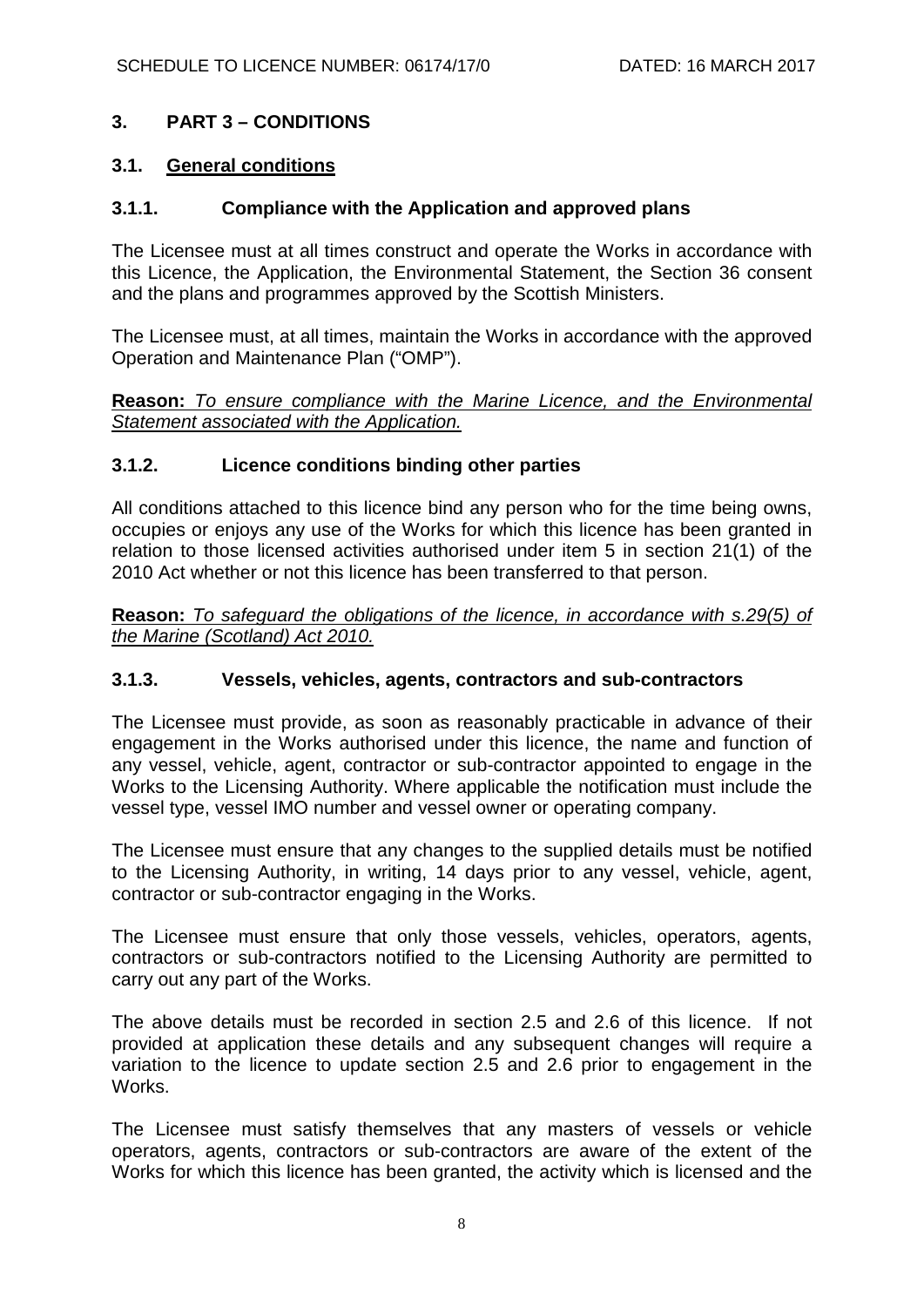terms of the conditions attached to this licence. All masters of vessels or vehicle operators, agents, contractors and sub-contractors permitted to engage in the Works must abide by the conditions set out in this licence.

The Licensee must give a copy of this licence, and any subsequent variations made to this licence in accordance with section 30 of the 2010 Act, to the masters of any vessels, vehicle operators, agents, contractors or sub-contractors permitted to engage in the Works, and must ensure that the licence and any such variations are read and understood by those persons.

**Reason:** *To ensure all parties involved in the Works are aware of the licence and its conditions, to reduce the risk of a breach of the licence, in accordance with s.39(1)(b) of the 2010 Act.*

# **3.1.4.** *Force Majeure*

Should the Licensee or any of their agents, contractors or sub-contractors, by any reason of *force majeure* deposit anywhere in the marine environment any substance or object, then the Licensee must notify the Licensing Authority of the full details of the circumstances of the deposit within 48 hours of the incident occurring (failing which as soon as reasonably practicable after that period of 48 hours has elapsed). *Force majeure* may be deemed to apply when, due to stress of weather or any other cause, the master of a vessel or vehicle operator determines that it is necessary to deposit the substance or object other than at the Site because the safety of human life or, as the case may be, the vessel, vehicle or marine structure is threatened. Under Annex II, Article 7 of the Convention for the Protection of the Marine Environment of the North-east Atlantic, the Licensing Authority is obliged to immediately report *force majeure* incidents to the Convention Commission.

**Reason:** *To provide a defence for the Master to protect himself and his crew in the event of a force majeure, in accordance with s.29(2)(a) of the 2010 Act.*

# **3.1.5. Material alterations to the licence application**

The Licensee must, where any information upon which the granting of this licence was based has, after the granting of the licence, altered in any material respect, notify the Licensing Authority of this fact, in writing, as soon as is practicable.

**Reason:** *To ensure that the Works are carried out in accordance with the Application documentation, in accordance with s.29(2)(a) of the 2010 Act.*

### **3.1.6. Submission of plans and specification of studies and surveys to the Licensing Authority**

The Licensee must submit plans and the details and specifications of all studies and surveys that are required to be undertaken under this licence in relation to the Works, in writing, to the Licensing Authority, for their written approval. Commencement of the studies or surveys and implementation of plans must not occur until the Licensing Authority has given its written approval to the Licensee.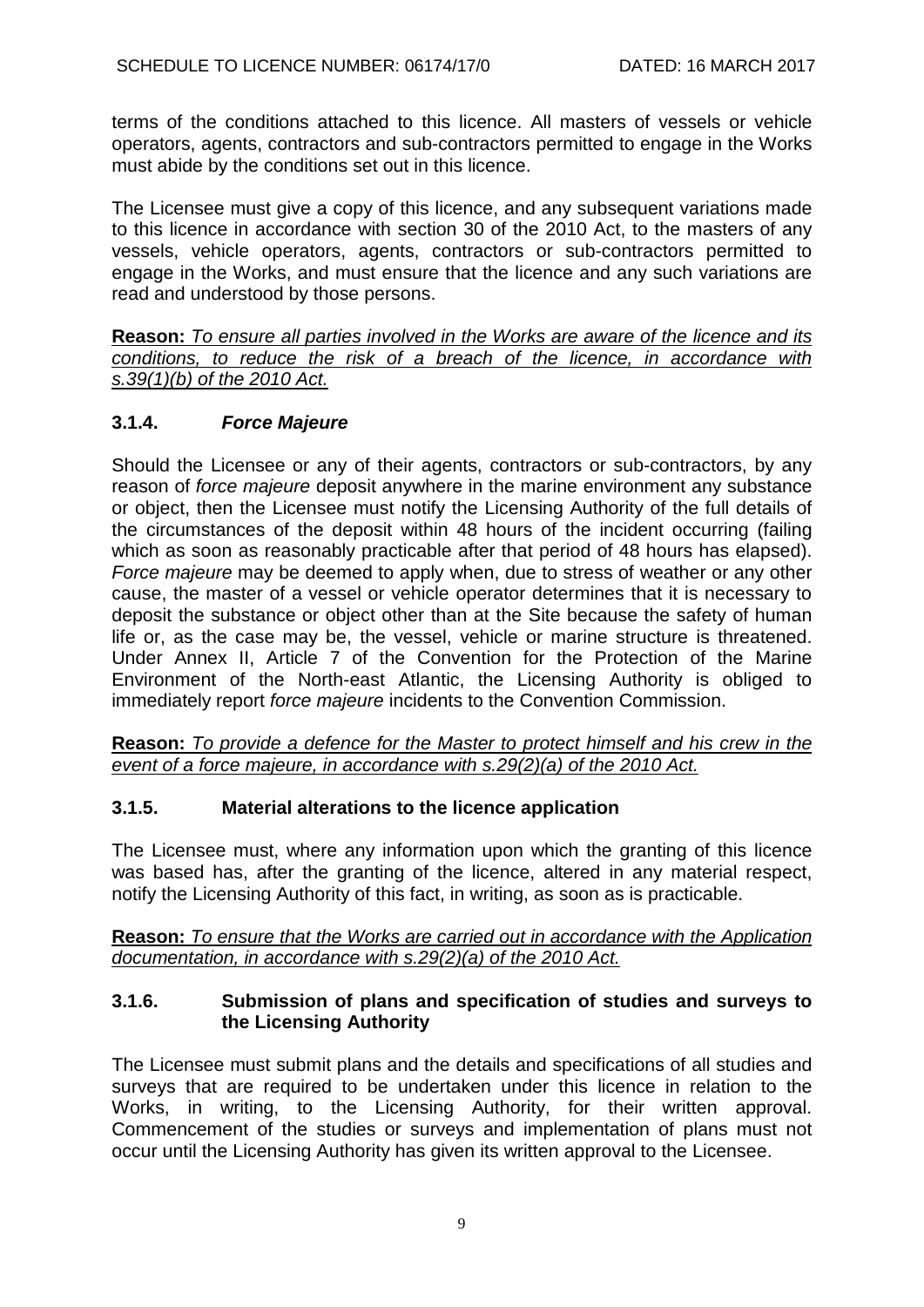Plans or the specification of studies and surveys prepared pursuant to another consent or licence relating to the Works by the Licensee or by a third party may also be used to satisfy the requirements of this licence.

**Reason:** *To ensure that the Licensing Authority is kept informed on progress of the Works, in accordance with s.29(3)(c) of the 2010 Act.*

# **3.1.7. Submission of reports to the Licensing Authority**

The Licensee must submit all reports and notifications to the Licensing Authority, in writing, as are required under this licence within the time periods specified in this licence. Where it would appear to the Licensee that there may be a delay in the submission of the reports to the Licensing Authority, then the Licensee must advise the Licensing Authority of this fact as soon as is practicable and no later than the time by which those reports ought to have been submitted to the Licensing Authority under the terms of this licence.

The reports must include executive summaries, assessments and conclusions and any data must, subject to any rules permitting non-disclosure, be made publically available by the Licensing Authority or by any such party appointed at their discretion.

Reports prepared pursuant to another consent or licence relating to the Works by the Licensee or by a third party, may also be used to satisfy the requirements of this licence.

Such reports will include, but not be limited to, Transport Audit sheets and deposits sheets.

**Reason:** *To ensure that all reports and notifications are submitted within a reasonable timescale after licence is granted, in accordance with s.29(3)(c) of the 2010 Act.*

### **3.1.8. Chemical usage**

The Licensee must ensure that all chemicals which are to be utilised in the Works have been approved prior to use. All chemicals which are to be utilised in the Works must be selected from the List of Notified Chemicals assessed for use by the offshore oil and gas industry under the Offshore Chemicals Regulations 2002 (as amended) or as exempted. The Licensee must submit a report of all chemicals and quantities to be used (e.g. oils and fluorinated gases) during the construction, and operation of the works to the Licensing Authority no later than one calendar month prior to the Commencement of the Works. Any changes to the types of chemicals which are proposed to be utilised must be consulted on with the Licensing Authority prior to the Commencement of the Works or, as the case may be, after the Commencement of the Works but prior to their utilisation.

**Reason:** *To minimise the environmental impact in the event of a release through the use of authorised chemicals in the interest of protecting the environment, in accordance with s.29(2)(b) of the 2010 Act.*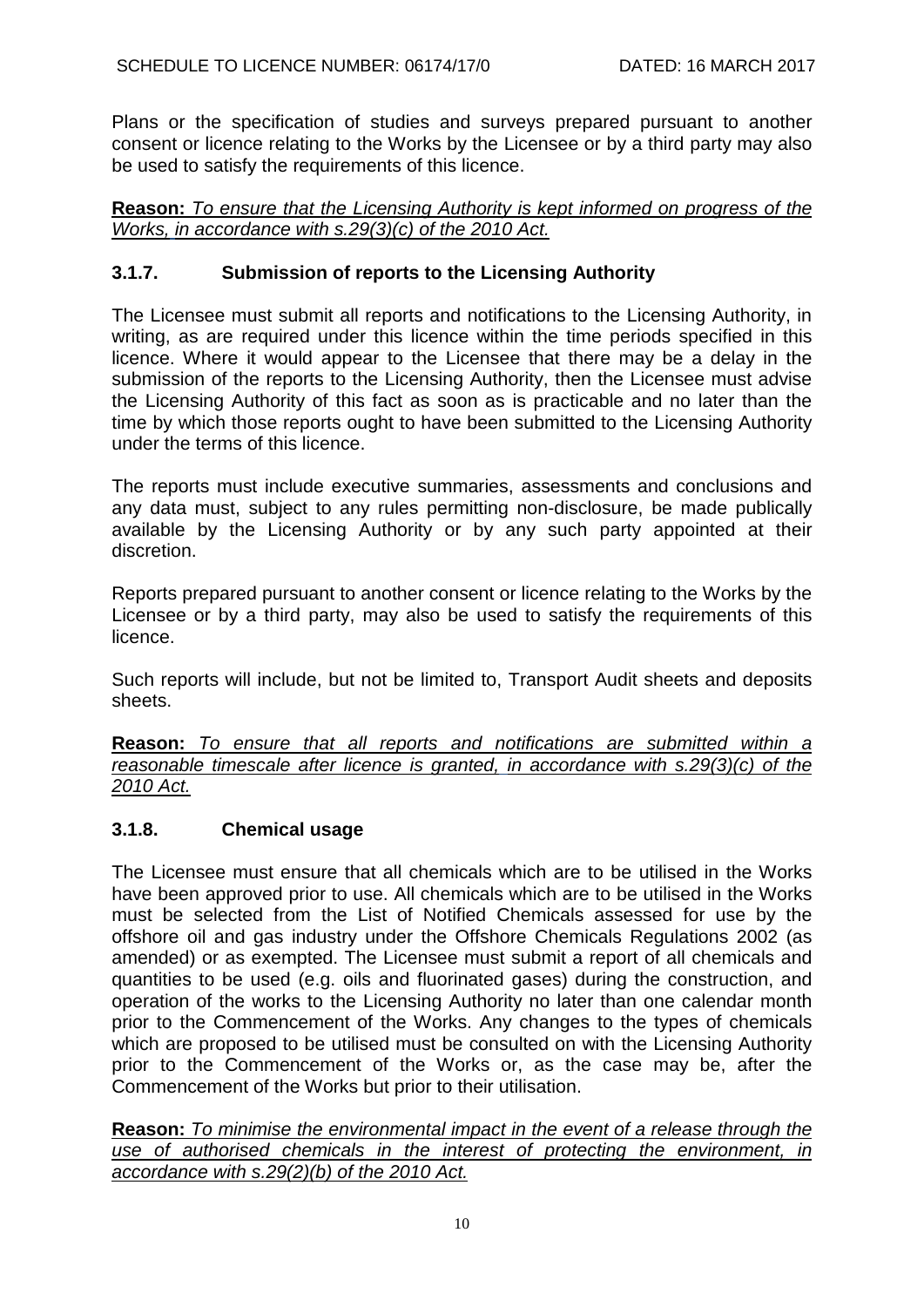## **3.1.9. Fluorinated greenhouse gases**

The Licensee must ensure that all equipment to be utilised in the Works that contains fluorinated greenhouse gases (hydrofluorocarbons, perfluorocarbons, sulphur hexafluoride and other greenhouse gases that contain fluorine, listed in Annex I of Regulation (EU) 517/2014 and The Fluorinated Greenhouse Gases Regulations 2015 ("the Regulations"), or mixtures containing any of those substances) must take precautions to prevent the unintentional release ('leakage') of those gases. They must take all measures which are technically and economically feasible to minimise leakage of fluorinated greenhouse gases.

Where a leakage of fluorinated greenhouse gases is detected, the Licensee must ensure that the equipment is repaired without undue delay.

The Licensee must ensure that all equipment to be utilised in the Works that contains fluorinated greenhouse gases in quantities of 5 tonnes of  $CO<sub>2</sub>$  equivalent or more, and not contained in foams, must ensure that the equipment is checked for leaks in accordance with Annex 4 of the Regulations. Records of leak checks must be kept in accordance with Annex 6 of the Regulations. These records must be submitted to the Licensing Authority annually, and immediately in the event of discovery of any leak.

Where the equipment is subject to leak checks under Article 4(1) of the Regulations, and a leak in the equipment has been repaired, the Licensee must ensure that the equipment is checked by a certified person within one calendar month after the repair to verify that the repair has been effective. In such event, the Licensing Authority must be informed of the date of discovery, date of repair and date of inspection.

**Reason**: *To ensure compliance of the Works with Regulation (EU) 517/2014 and The Fluorinated Greenhouse Gases Regulations 2015, in accordance with s.29(2)(b) of the 2010 Act.*

### **3.1.10. Environmental protection**

The Licensee must ensure that all reasonable, appropriate and practicable steps are taken at all times to avoid or minimise any damage to the Scottish marine area as a result of the undertaking of the Licensed Activities.

The Licensee must ensure that all personnel adhere to the Scottish Marine Wildlife Watching Code, where appropriate, during all installation, operation and maintenance activities authorised under this licence.

The Licensee must ensure that any debris or waste material placed below MHWS during the construction and operation of the Works is removed from the Site, as soon as is reasonably practicable, for disposal at a location above the MHWS approved by the Scottish Environment Protection Agency ("SEPA").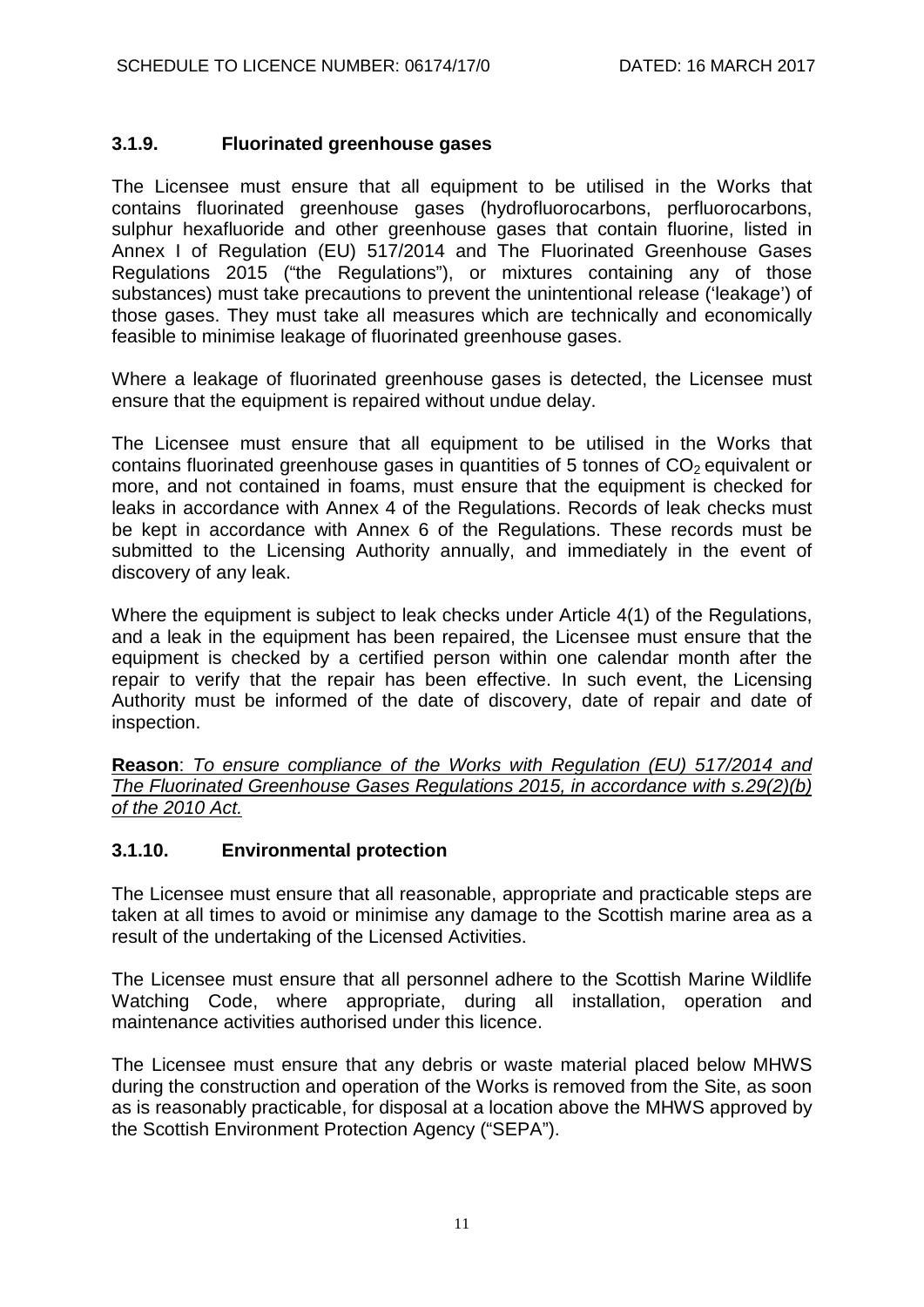The Licensee must ensure that all substances and objects deposited during the execution of the Works are inert (or appropriately coated or protected so as to be rendered inert) and do not contain toxic elements which may be harmful to the marine environment, the living resources which it supports or human health.

The Licensee must ensure that the risk of transferring marine non-native species to and from the Site is kept to a minimum by ensuring appropriate bio-fouling management practices are implemented during the Works.

The Licensee must ensure that if oil based drilling muds are utilised they must be contained within a zero discharge system. Any drill cuttings associated with the use of water-based drilling muds situated within the Site of the Works need not be removed from the seabed.

**Reason:** *To ensure environmental impacts are minimised, in accordance with s.29(2)(b) of the 2010 Act.*

## **3.1.11. Availability of the licence for inspection**

The Licensee must ensure that copies of this licence and any subsequent amendments or variations are available for inspection at any reasonable time by any authorised marine enforcement officer at:

- a) the premises of the Licensee;
- b) the premises of any agent, contractor or sub-contractor acting on behalf of the Licensee;
- c) any onshore premises directly associated with the Works; and
- d) aboard any vessel engaged in the Works.

**Reason:** *To ensure the licence is available for the purpose of inspection, in accordance with s.29(2)(b) of the 2010 Act.*

### **3.1.12. Inspection of the Works**

Any persons authorised by the Licensing Authority, must be permitted to inspect the Works at any reasonable time. The Licensee must, as far as reasonably practicable, on being given reasonable notice by the Licensing Authority (of at least 72 hours), provide transportation to and from the Site for any persons authorised by the Licensing Authority to inspect the Site.

**Reason:** *To ensure access to the Site for the purpose of inspection, in accordance with s.29(2)(b) of the 2010 Act.*

### **3.1.13. Emergencies**

If the assistance of a Government Department (to include departments of Administrations other than the Scottish Government) is required to deal with any emergency arising from:

a) the failure to mark and light the Works as required by this licence;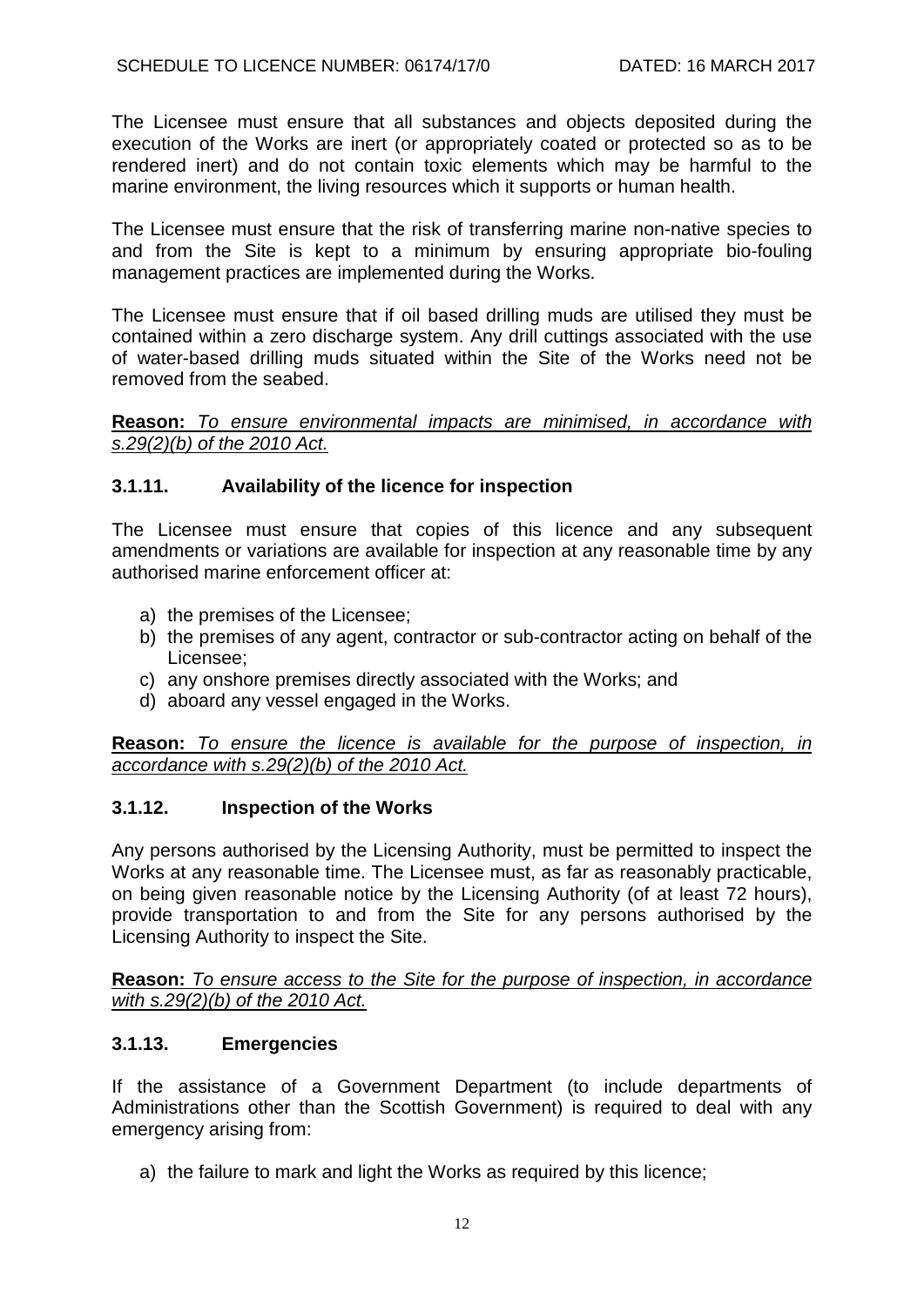- b) the maintenance of the Works; or
- c) the drifting or wreck of the Works

to include the broadcast of navigational warnings, then the Licensee is liable for any expenses incurred in securing such assistance.

**Reason:** *To ensure the Licensee is aware of financial liabilities, in accordance with s.29(2)(b) of the 2010 Act.*

#### **3.2.Conditions specific to the Works**

### **3.2.1. Conditions applicable to all phases of the Works**

#### **3.2.1.1. Implementation in accordance with approved plans and requirements of this consent**

Except as otherwise required by the terms of this licence, the Works must be constructed and operated in accordance with the Application and the Environmental Statement submitted by the Company on 19th October 2016 and any other documentation lodged in support of the Application.

*Reason: To ensure that the Development is carried out in accordance with the approved details.*

### **3.2.1.2. Incident Reporting**

In the event of any breach of health and safety or environmental obligations relating to the Works during the period of this licence, the Licensee must provide written notification of the nature and timing of the incident to the Licensing Authority, including confirmation of remedial measures taken and/or to be taken to rectify the breach, within 24 hours of the incident occurring.

**Reason:** *To keep the Scottish Ministers informed of any such incidents which may be in the public interest, in accordance with s.29(3)(c) of the 2010 Act.*

### **3.2.1.3. Bunding and storage facilities**

The Licensee must ensure suitable bunding and storage facilities are employed to prevent the release of fuel oils and lubricating fluids associated with the plant and equipment into the marine environment.

**Reason:** *To ensure pollution prevention is undertaken, in accordance with s.29(2)(b) of the 2010 Act.*

## **3.2.1.4. Restoration of the Site to its original condition**

The Licensee must take all reasonable, appropriate and practicable steps to restore the Site to its original condition before the Works were undertaken, or to as close to its original condition as is reasonably practicable, in accordance with the Project Environmental Monitoring Plan ("PEMP") and the Decommissioning Programme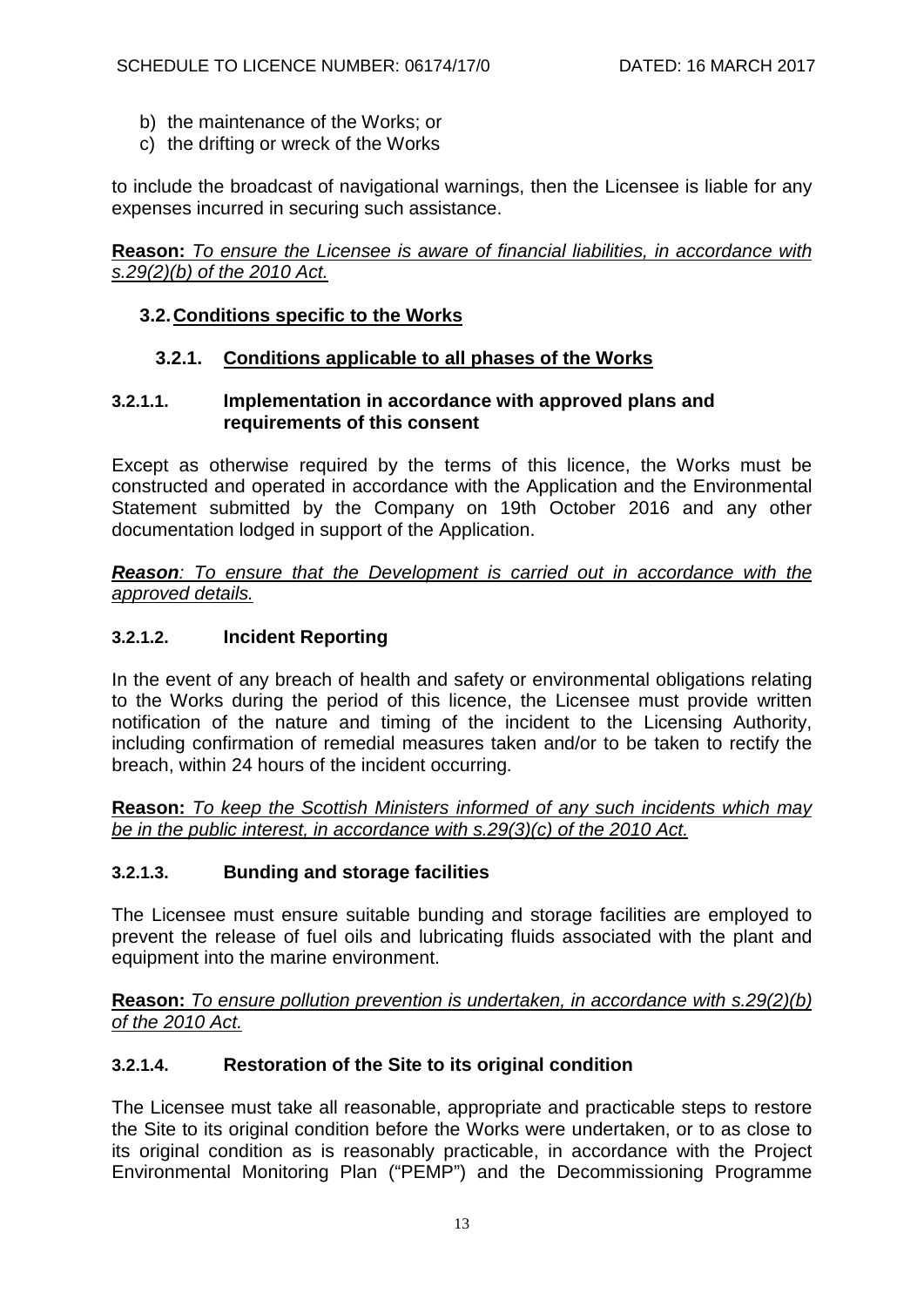("DP") to the satisfaction of the Licensing Authority. Should the Works be discontinued prior to Completion of the Works, the Licensee must inform the Licencing Authority in writing of the discontinuation of the Works. A separate marine licence application will be required for the removal of Works.

**Reason:** *To mitigate the effects of the activity on the Site, in accordance with s.29(3)(e) of the 2010 Act.*

# **3.2.1.5. Emergency Response Co-operation Plans ("ERCoP")**

The Licensee must, in discussion with the Maritime and Coastguard Agency's ("MCA") Search and Rescue Branch, complete an Emergency Response Cooperation Plans ("ERCoP") for the construction and operation phases. The ERCoP should include full details for the construction and operation phases of the authorised scheme in accordance with MCA recommendations contained within Marine Guidance Notice ("MGN") 543 (or subsequent updates). A copy of the final plan must be submitted to the Licensing Authority no later than 6 calendar months, or at such a time as agreed with the Licensing Authority, prior to the Commencement of the Works.

**Reason**: *To ensure the Licensing Authority is aware of the ERCoP, in accordance with s.29(3)(c) of the 2010 Act.*

# **3.2.1.6. Lighting and Marking Plan ("LMP")**

The Company must, no later than 6 months prior to the Commencement of the Development or at such a time as agreed with the Scottish Ministers, submit a Lighting and Marking Plan ("LMP"), in writing, to the Scottish Ministers for their written approval. Such approval may only be granted following consultation by the Scottish Ministers with the MCA, NLB, MoD, CAA, RYA Scotland and any such other advisors or organisations as may be required at the discretion of the Scottish Ministers. The LMP must provide that the Development be lit and marked in accordance with the current CAA and MoD aviation lighting policy and guidance that is in place as at the date of the Scottish Ministers approval of the LMP, or any such other documents that may supersede said guidance prior to the approval of the LMP. The LMP must also detail the navigational lighting requirements detailed in IALA Recommendation O-139 or any other documents that may supersede said guidance in place immediately prior to the approval of the LMP.

The Company must provide the LMP, for information, to THC, OIC, SNH and any other bodies as may be required at the discretion of the Scottish Ministers.

*Reason: To ensure navigational safety and the safe marking and lighting of the offshore generating station.*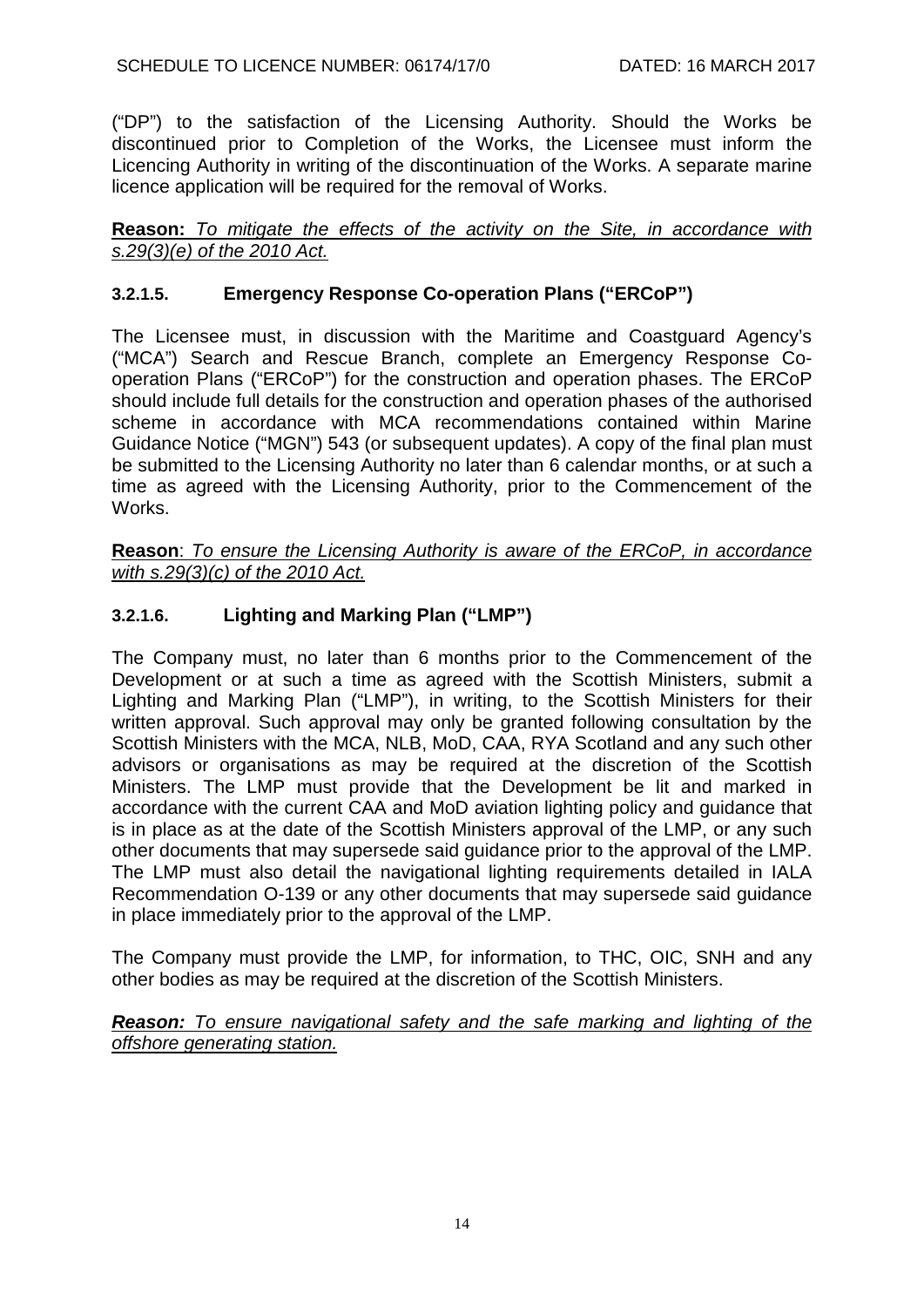# **3.2.2. Prior to the Commencement of the Works**

## **3.2.2.1. Bathymetry**

The Licensee must, prior to Commencement of the Works, complete a full sea floor coverage swath-bathymetry survey that meets the requirements of the International Hydrographic Organisation (IHO) Order 1a standard, with the final data set and survey report to the MCA Hydrography Manager

## **3.2.2.2. Commencement date of the Works**

The Licensee must, prior to and no less than 1 calendar month before the Commencement of the Works, notify the Licensing Authority, in writing, of the date of Commencement of the Works authorised under this licence.

**Reason:** *To inform the Licensing Authority of the date of the Works, in accordance with s.29(3)(c) of the 2010 Act.*

# **3.2.2.3. Third Party Certification or Verification**

The Licensee must, no later than 6 calendar months prior to the Commencement of the Works, or at such a time as agreed with the Licensing Authority, provide the Licensing Authority with Third Party Certification ("TPC") or Verification ("TPV") (or suitable alternative as agreed, in writing, with the Licensing Authority) for all Wind Turbine Generators ("WTGs"), mooring systems and WTGs platform structures. The TPC or TPV must include an assessment on the suitability of the mooring system. The applicant must follow the HSE guidance for Offshore Installation Moorings, as appropriate.

**Reason**: *To provide independent certification or verification of the technology, materials or equipment, in accordance with s.29(2)(b) of the 2010 Act.*

*Reason: To ensure all environmental and navigational issues are considered for the location and construction of the site.*

# **3.2.2.4. Navigation and Aviation and Safety Charting**

The Licensee must, no later than 7 days prior to Commencement of the Works, notify the UK Hydrographic Office ("UKHO") of the proposed Works to facilitate the promulgation of maritime safety information and updating of Admiralty charts and publications through the national Notice to Mariners system.

The Licensee must, no later than 7 days prior to the Commencement of the Works, ensure that local mariners, fishermen's organisations and HM Coastguard, in this case Shetland Coastguard Operations Centre, are made fully aware of the Works through local Notice to Mariners or any other appropriate means.

The Licensee must ensure that details of the Works are promulgated in the Kingfisher Fortnightly Bulletin, prior to Commencement of the Works to inform the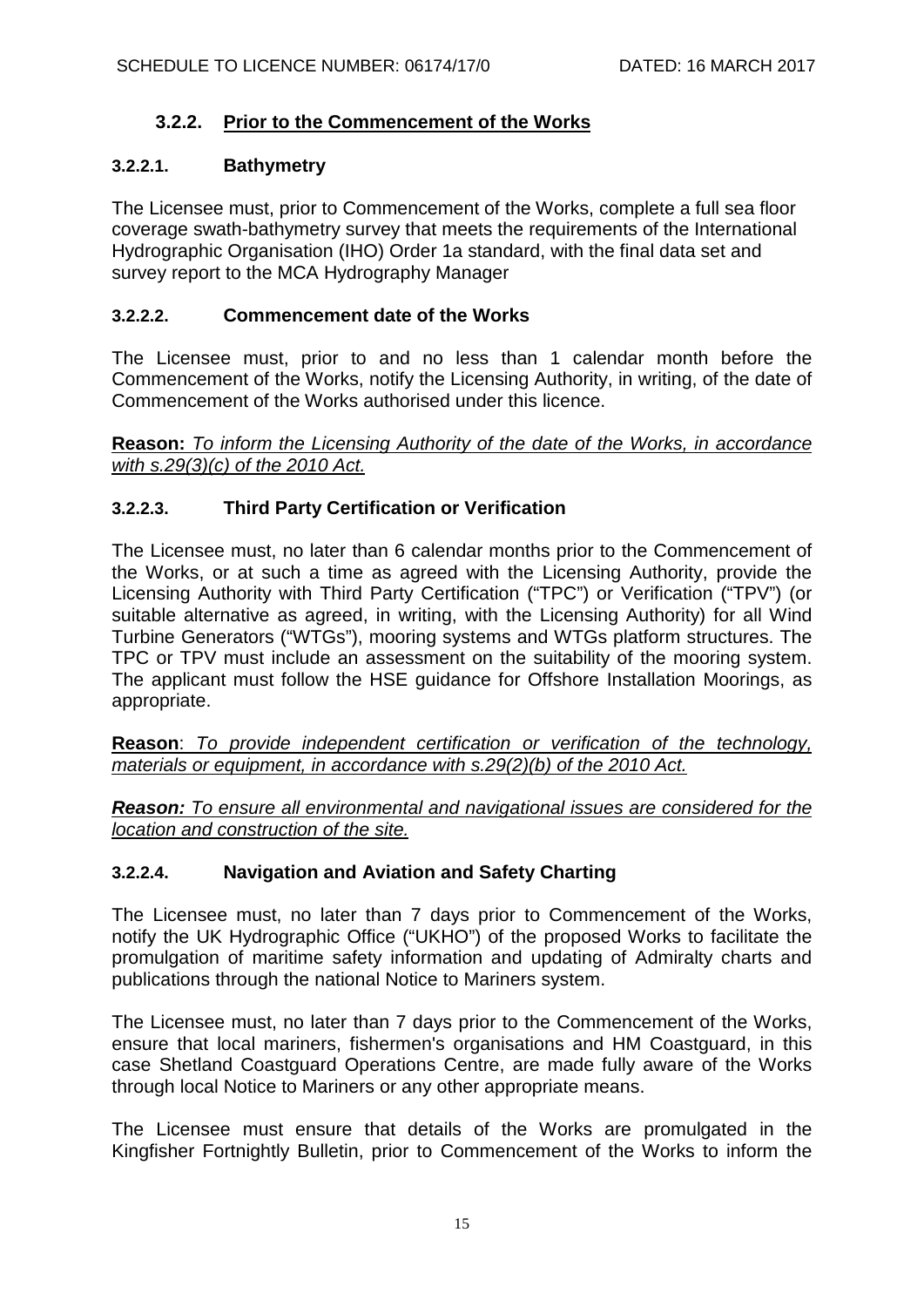Sea Fish Industry of the vessel routes, the timings and the location of the Works and of the relevant operations.

The Licensee must, prior to Commencement of the Works, complete an "Application for Statutory Sanction to Alter/Exhibit" form and submit this to the NLB for the necessary sanction to be granted.

The Licensee must notify the Defence Geographic Centre ("DGC") (mail to dvof@mod.uk) of the locations, heights and lighting status of the turbines, the estimated dates of construction and the maximum height of any construction equipment to be used, at least 10 weeks prior to the Commencement of the Works, to allow for the appropriate notification to the relevant aviation communities. The DGC must be updated when the actual dates of construction are known.

The Licensee must, no later than 14 days prior to the Commencement of the Works, ensure that aviation stakeholders are made fully aware of the Works though a Notice to Airmen ("NOTAM"). To arrange an associated NOTAM, a developer should contact CAA Airspace Regulation (AROps@caa.co.uk); providing the same information as required by the DGC.

**Reason:** *To reduce the navigational risk to other legitimate users of the sea, in accordance with s.29(2)(b) of the 2010 Act.*

# **3.2.2.5. Noise Registry**

The Licensee must complete and submit a Proposed Activity Form in the online Marine Noise Registry for all aspects of the Works that will produce loud, low to medium frequency (10Hz-10kHz) impulsive noise no later than 7 days prior to Commencement of the Works. If any aspects of the Works differ from the Proposed Activity Form in the online Marine Noise Registry, the Licensee must complete and submit a new Proposed Activity Form no later than 7 days prior to Commencement of the Works.

# **3.2.3. During the Construction of the Works**

# <span id="page-15-0"></span>**3.2.3.1. Transportation audit sheet**

The Licensee must submit to the Licensing Authority a detailed transportation audit sheet for each calendar month during the period when construction of the Works is undertaken, this must be within 14 days of the end of each calendar month. It must cover all aspects of the construction of the Works. The transportation audit sheet must include, but not be limited to, information on the loading facility, vessels, equipment, shipment routes, schedules and all materials deposited (as described in Part 2 of this licence) in that calendar month. Where, following the submission of a transportation audit sheet to the Licensing Authority, any alteration is made to the component parts of the transportation audit sheet, the Licensee must notify the Licensing Authority of the alteration in the following month's transportation audit sheet.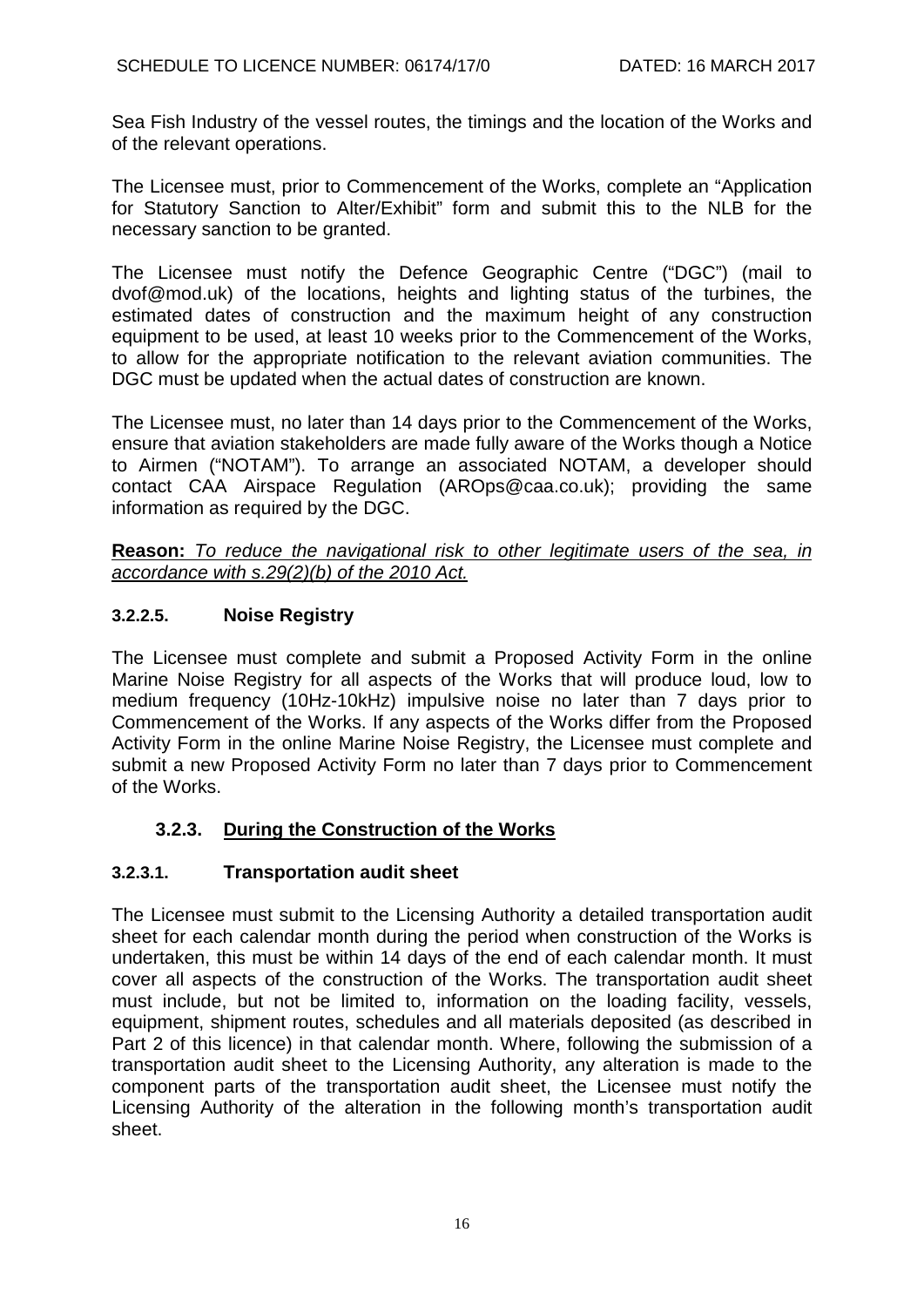If the Licensee becomes aware of any substances or objects on the transportation audit sheet that are missing, or becomes aware that an accidental deposit has occurred, the Licensee must contact the Licensing Authority as soon as practicable after becoming aware, for advice on the appropriate remedial action (which may include requiring charts to be amended to show such deposits). Should the Licencing Authority deem it necessary, the Licensee must undertake a side scan sonar survey in grid lines (within operational and safety constraints) across the area of the Works, to include cable routes and vessel access routes from local service port(s) to the Site to locate the substances or objects. If the Licensing Authority is of the view that any accidental deposits associated with the construction of the Works are present, then the deposits must be removed by the Licensee as soon as is practicable following the giving of such a view by the Licensing Authority, and at the Licensee's expense.

**Reason:** *To confirm that the deposits made were in accordance with the Application documentation, and that any accidental deposits are recovered or charted appropriately in accordance with s.29(3)(c) of the 2010 Act.*

## **3.2.3.2. Nature and quantity of deposited substances and objects**

The Licensee must, in addition to the transportation audit sheets required to be submitted to the Licensing Authority under condition [3.2.3.1](#page-15-0) following the Commencement of the Works, submit audit reports, in writing, to the Licensing Authority, stating the nature and quantity of all substances and objects deposited below MHWS under the authority of this licence. Such audit reports must be submitted by the Licensee at monthly intervals, with the first such report being required to be submitted on a date no later than 1 calendar month following the Commencement of the Works. Where appropriate, nil returns must be provided.

**Reason:** *To confirm that the deposits made were in accordance with the Application documentation, in accordance with s.29(3)(c) of the 2010 Act.*

### **3.2.3.3. Navigational safety**

The Licensee must notify the UKHO of the progress of the Works to facilitate the promulgation of maritime safety information and updating of Admiralty charts and publications through the national Notice to Mariners system.

The Licensee must notify local mariners, fishermen's organisations and HM Coastguard, in this case Shetland Coastguard Operations Centre, of the progress of the Works through local Notice to Mariners or any other appropriate means.

The Licensee must ensure that the progress of the Works is promulgated in the Kingfisher Fortnightly Bulletin to inform the Sea Fish Industry of the vessel routes, the timings and the location of the Works and of the relevant operations.

The Licensee must notify the Clyde Cruising Club of the progress of the Works.

The Licensee must, in the case of damage to, or destruction or decay of, the Works, notify the Licensing Authority, in writing, as soon as reasonably practicable following such damage, destruction or decay. The Licensee must carry out any remedial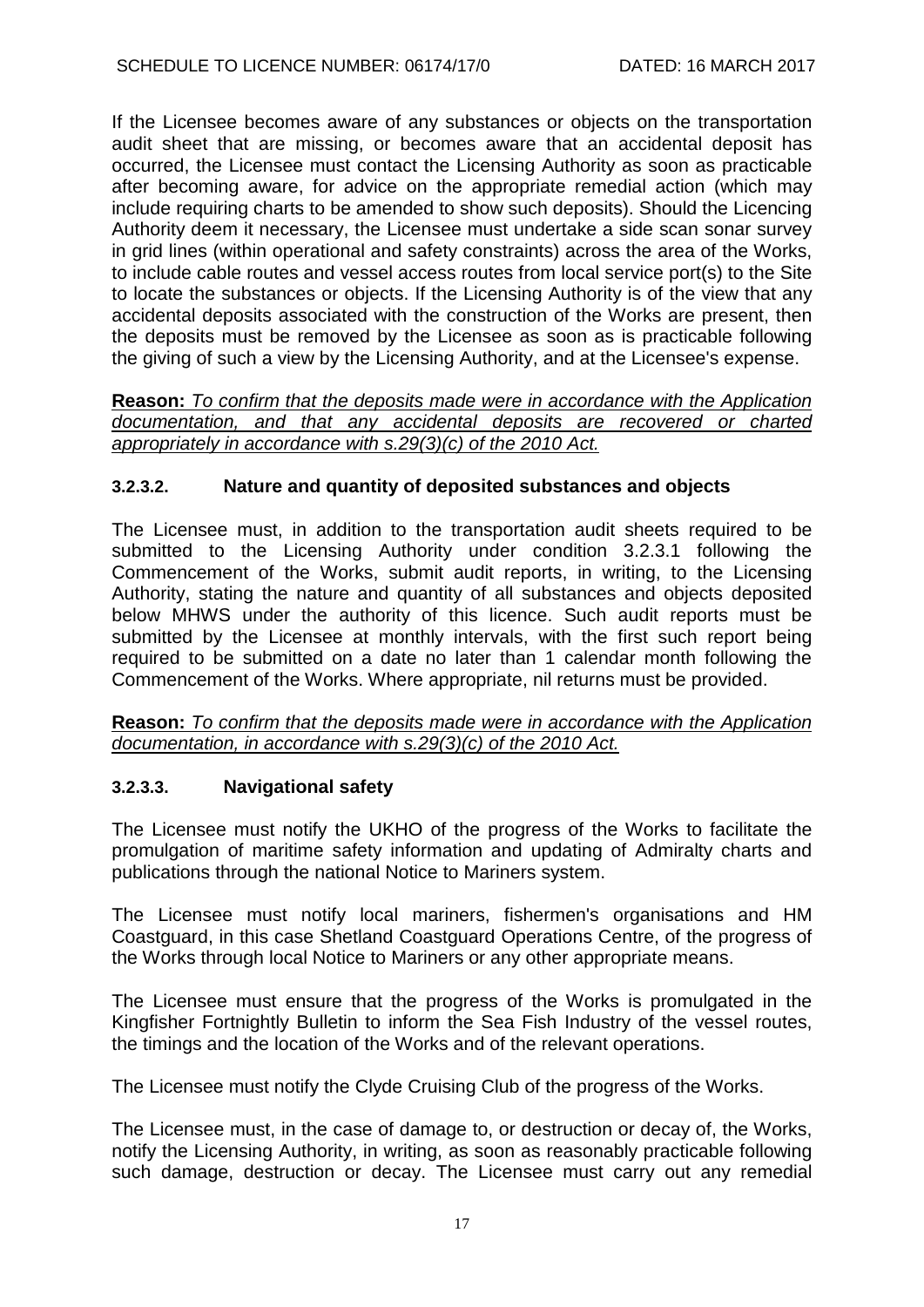action as required by the Licensing Authority, and intimated to the Licensee in writing, which may include any requirement to display aids to navigation, following consultation with the MCA, the NLB or any such advisors as required by the Licensing Authority.

The Licensee must ensure that any vessels permitted to engage in the Works are marked in accordance with the International Rules for the Prevention of Collisions at Sea whilst under way and in accordance with the UK Standard Marking Schedule for Offshore Installations if the vessel is secured to the seabed.

The Licensee must ensure that no radio beacon or radar beacon operating in the marine frequency bands is installed or used on the Works without the prior written approval of the Office of Communications ("OfCom").

The Licensee must ensure that navigable depth is not altered by more than 5% referenced to Chart Datum unless otherwise agreed in writing, with the Licensing Authority in consultation with the MCA and NLB.

### **Reason:** *To reduce the navigational risk to other legitimate users of the sea, in accordance with s.29(2)(b) of the 2010 Act.*

## **3.2.3.4. Markings, lighting and signals of the Works and Jack up vessels**

The Licensee must ensure that the Works are marked and lit in accordance with the requirements of the NLB, MCA, the Civil Aviation Authority ("CAA") and the Ministry of Defence ("MOD") at all times and such markings and/or lighting must be continued unless and until such time as the Licensing Authority, by notice, relevantly varies this licence under section 30(3)(c) of the 2010 Act.

The Licensee must not display any marks and lights additional to those required by virtue of this licence and as agreed in the Lighting and Marking Plan ("LMP") without the written approval of the Licencing Authority following consultation with the NLB, MCA, CAA, and the MOD.

The Licensee must ensure that the Works are marked and lit in accordance with International Association of Lighthouse Authorities ("IALA") Recommendation O-139.

The Licensee must ensure that the turbines are lit with a single 2000 candela, red aviation light, flashing Morse 'W' in unison with all other turbines and in accordance with the Civil Aviation Authority Air Navigation Order Part 28 Lights and Lighting (220).

**Reason:** *To ensure safe appropriate marking and lighting of the offshore Works, in accordance with s.29(2)(b) of the Marine (Scotland) Act 2010.*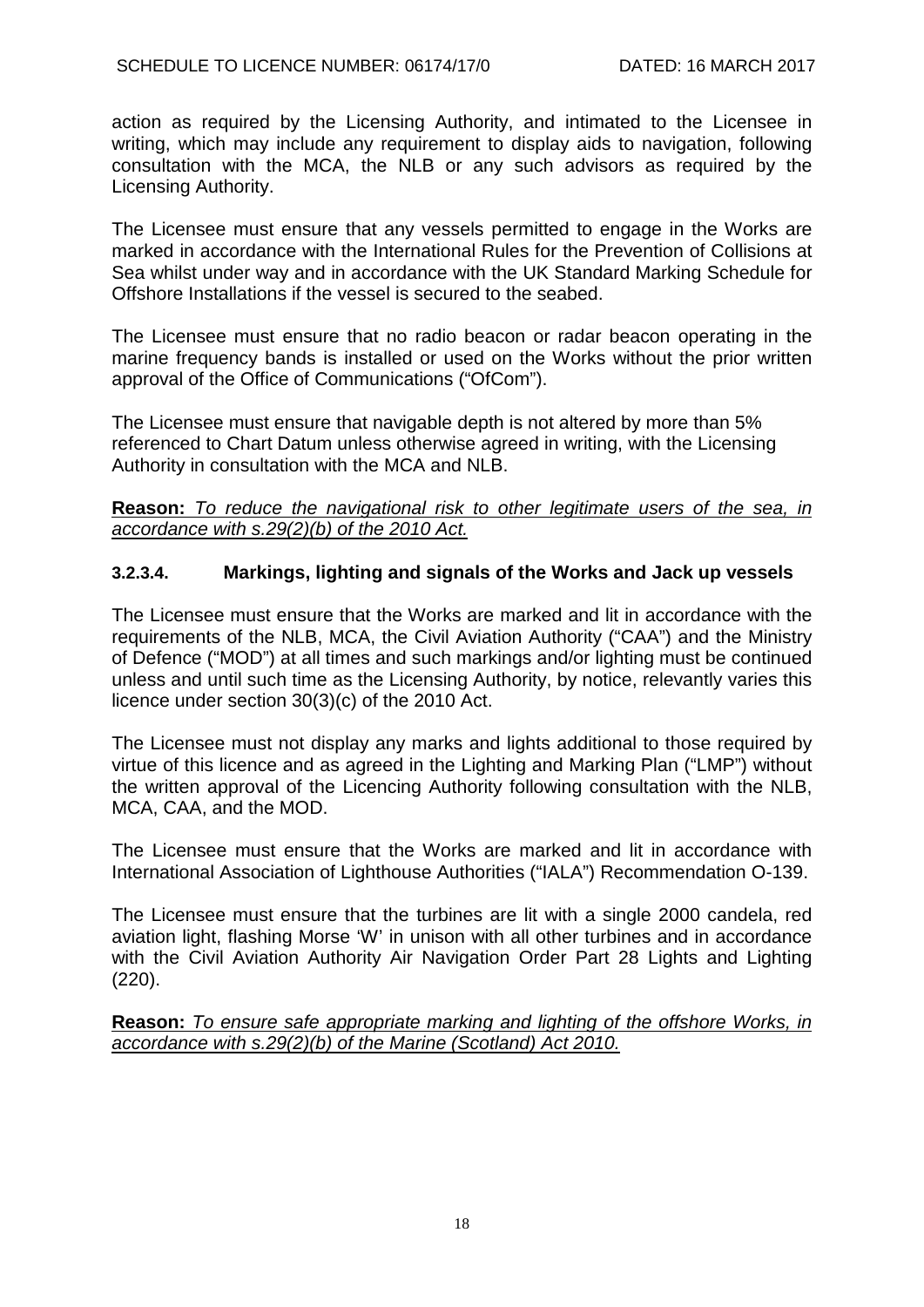## **3.2.4. Conditions upon Completion of the Works**

#### **3.2.4.1. Date of Completion of the Works**

The Licensee must, no more than 1 calendar month following the Completion of the Works, notify the Licensing Authority, in writing, of the date of Completion of the Works.

**Reason**: *To inform the Licensing Authority of the Completion of the Works, in accordance with s.29(3)(c) of the 2010 Act.*

### **3.2.4.2. Final Commissioning of the Works**

The Licensee must, no more than 1 calendar month following the Final Commissioning of the Works, notify the Licensing Authority, in writing, of the date of the Final Commissioning of the Works.

**Reason**: *To inform the Licensing Authority of the Final Commissioning of the Works, in accordance with s.29(3)(c) of the 2010 Act.*

### **3.2.4.3. Navigational safety**

The Licensee must notify the UKHO of the Completion of the Works to facilitate the promulgation of maritime safety information and updating of Admiralty charts and publications through the national Notice to Mariners system.

The Licensee must, within 1 calendar month of the Completion of the Works, provide the "as-built" positions and maximum heights of all WTGs, along with any sub-sea infrastructure, to the UKHO for aviation and nautical charting purposes.

The Licensee must ensure that local mariners, fishermen's organisations and HM Coastguard, in this case Shetland Coastguard Operations Centre, are made fully aware of the Completion of the Works.

The Licensee must ensure that the Completion of the Works is promulgated in the Kingfisher Fortnightly Bulletin to inform the Sea Fish Industry.

The Licensee must ensure that the Clyde Cruising Club are made fully aware of the Completion of the Works.

The Licensee must, where any damage, destruction or decay is caused to the Works, notify the Licensing Authority, in writing, of such damage, destruction or decay as soon as reasonably practicable following such damage, destruction or decay. The Licensee must carry out any remedial action which the Licensing Authority advises the Licensee, in writing, as requiring to be taken, which may include requirement to display aids to navigation, following consultation with the MCA, the NLB or any such advisers as required.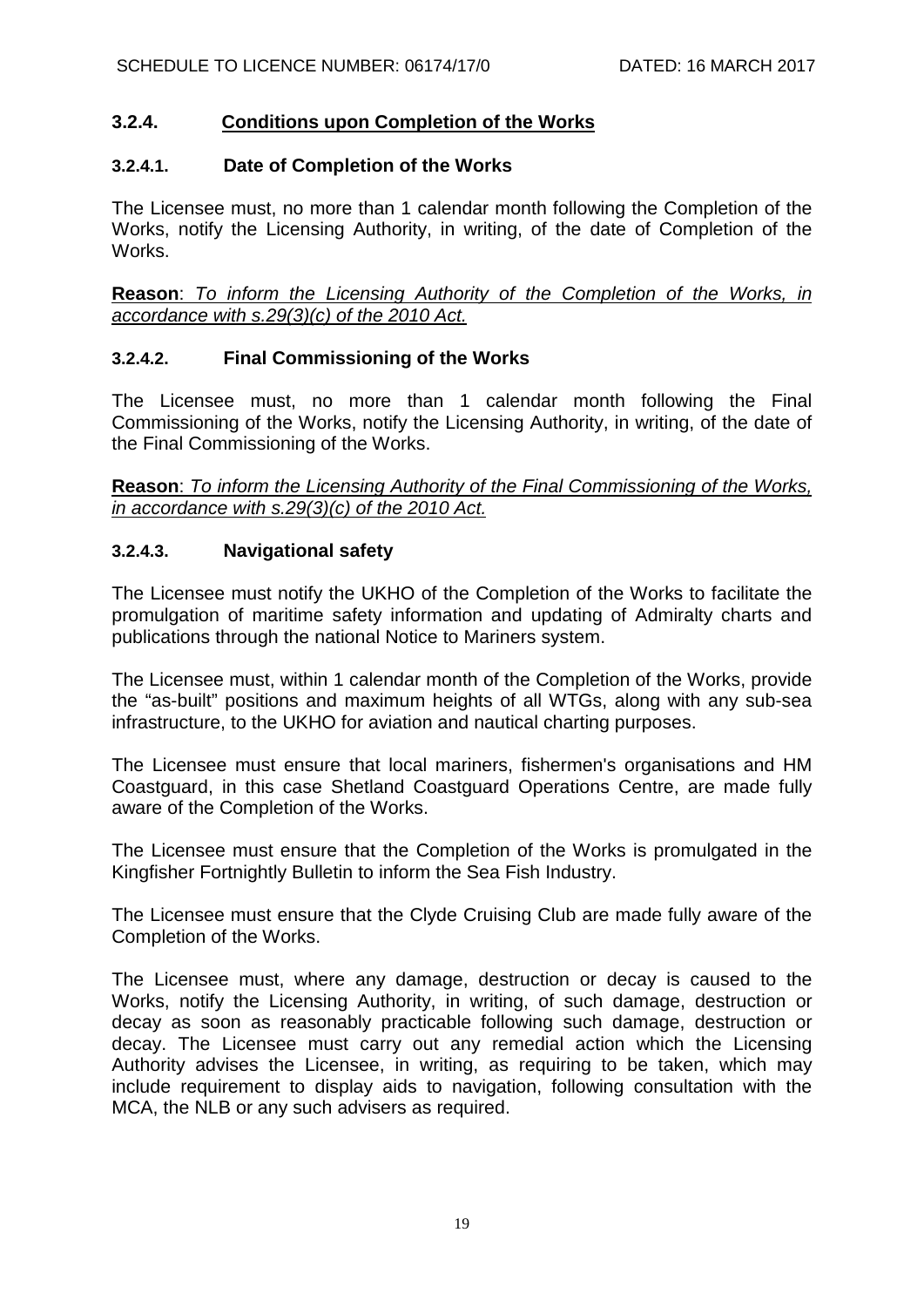The Licensee must ensure that no radio beacon or radar beacon operating in the Marine frequency bands is installed or used on the Works without the prior written approval of OfCom.

As per the requirements of MCA's MGN 543 and supplementary updates, the Licensee must complete post-installation hydrographic surveys of the consented area or subsections thereof, to the IHO Order 1a survey standard. On completion of these surveys the data and a corresponding report of survey must be supplied to the UKHO, with notification to the MCA Hydrography Manager.

The Licensee must not exhibit, alter and discontinue navigational lighting of the Works without the Statutory Sanction of the Commissioners of Northern Lighthouses. An 'Application for Statutory Sanction to Exhibit/Discontinue' form must be completed by the Licensee as fully as possible and returned to the NLB via e-mail to [navigation@nlb.org.uk](mailto:navigation@nlb.org.uk) for the necessary sanction to be granted prior to exhibiting, altering or discontinuing navigational lighting.

**Reason:** *To reduce the navigational risk to other legitimate users of the sea, in accordance with s.29(2)(b) of the 2010 Act.*

# **3.2.4.4. Nature and quantity of deposited substances and objects**

The Licensee must, no later than 1 calendar month following the Completion of the Works, submit a final audit report, in writing, to the Licensing Authority stating the nature and quantity of all substances and objects deposited below MHWS within the Scottish marine area under the authority of this licence. Where appropriate, nil returns must be provided.

**Reason:** *To confirm that the deposits made were in accordance with the Application documentation, in accordance with s.29(3)(c) of the 2010 Act.*

# **3.2.4.5. Markings, lighting and signals of the Works**

The Licensee must ensure that the Works are marked and lit in accordance with the agreed LMP and the requirements of the NLB at all times and such marking and/or lighting must be continued unless and until such time as the Licensing Authority, by notice, relevantly varies this licence under section 30 of the 2010 Act.

The Licensee must ensure that the Works are marked and lit in accordance with IALA Recommendation O-139.

The Licensee must ensure that the position of the platform is actively monitored and a contingency plan is developed to respond to any reported off-station events. This should include the transmission of local Radio Navigation Warnings.

The Licensee must ensure that the turbines are lit with a single 2000 candela, red aviation light, flashing Morse 'W' in unison with all other turbines and in accordance with the Civil Aviation Authority Air Navigation Order Part 28 Lights and Lighting (220).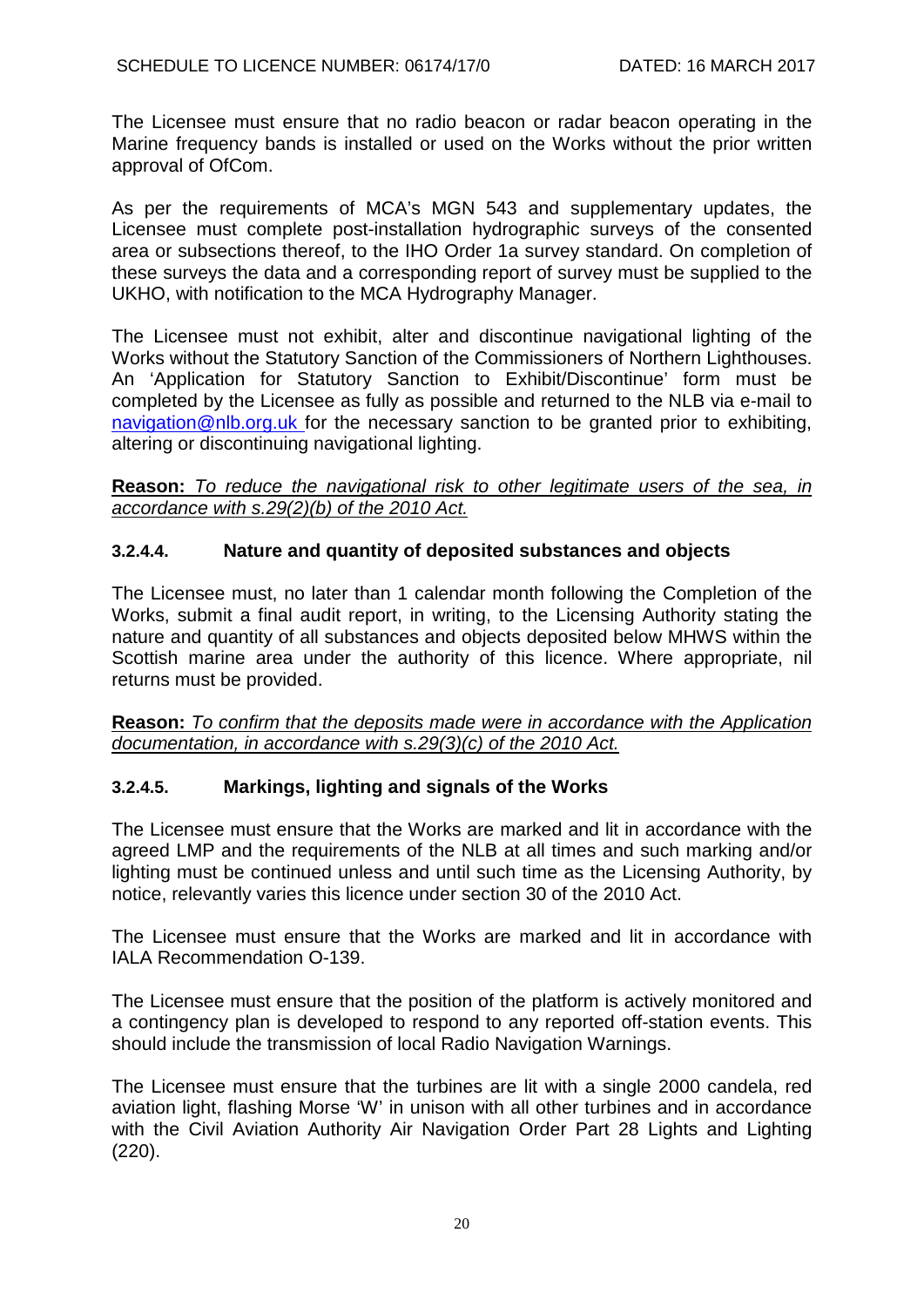The Licensee must ensure that the platform and the structure of each wind generator should be painted yellow all round from sea level to 15 metres or the height of the Aid to Navigation, if fitted, whichever is greater.

The Licensee must ensure that each wind generator is fitted with lights visible from all directions in the horizontal plane. These lights should flash yellow once every 5 seconds, with a range of 5 nautical miles. All lights on these structures should be synchronised. These lights should comply with IALA recommendations and have an availability of not less than 99.8% (IALA Category 1), calculated over a rolling 3 year period.

The Licensee must ensure that all navigation lights are mounted below the lowest point of the arc of the rotor blades. They should be exhibited at a height of at least 6 metres above HAT.

The Licensee must ensure that the platform is fitted with a sound signal with a nominal range of two nautical miles, placed not less than 6 metres and not more than 30 metres above sea level. The character should be rhythmic blasts corresponding to morse letter 'U' every 30 seconds. The minimum duration of the short blast shall be 0.75 seconds and the sound signal should be operated when the meteorological visibility is two nautical miles or less. The sound signal should comply with IALA recommendations and have an availability of not less than 97.0% (IALA Category 3), calculated over a rolling 3 year period.

The Licensee must ensure that the structure shall display identification panels with black letters or numbers 1 metre high on a yellow background visible in all directions. These panels shall be easily visible in daylight as well as at night, either by the use of illumination or retro-reflecting material.

**Reason:** *To ensure safe appropriate marking and lighting of the offshore Works, in accordance with s.29(2)(b) of the 2010 Act.*

# **3.2.4.6. Noise registry Close Out**

The Licensee must complete and submit a Close-out Report for all aspects of the Works that produced loud, low to medium frequency (10Hz-10kHz) impulsive noise in the online Marine Noise Registry no later than 12 weeks from the Completion of the Works.

**Reason:** *To ensure compliance with reporting requirements on marine noise, in accordance with s.29(3)(c) of the 2010 Act.*

# **3.2.4.7. Operation and Maintenance of the Works**

The Licensee must operate and maintain the Works in accordance with the approved OMP. The Licensing Authority must be notified at least 6 calendar months in advance of any maintenance of the Works where any additional deposits are required. In the event that these works are were not assessed in the Application and are considered by the Licencing Authority as being material they will require further marine licences.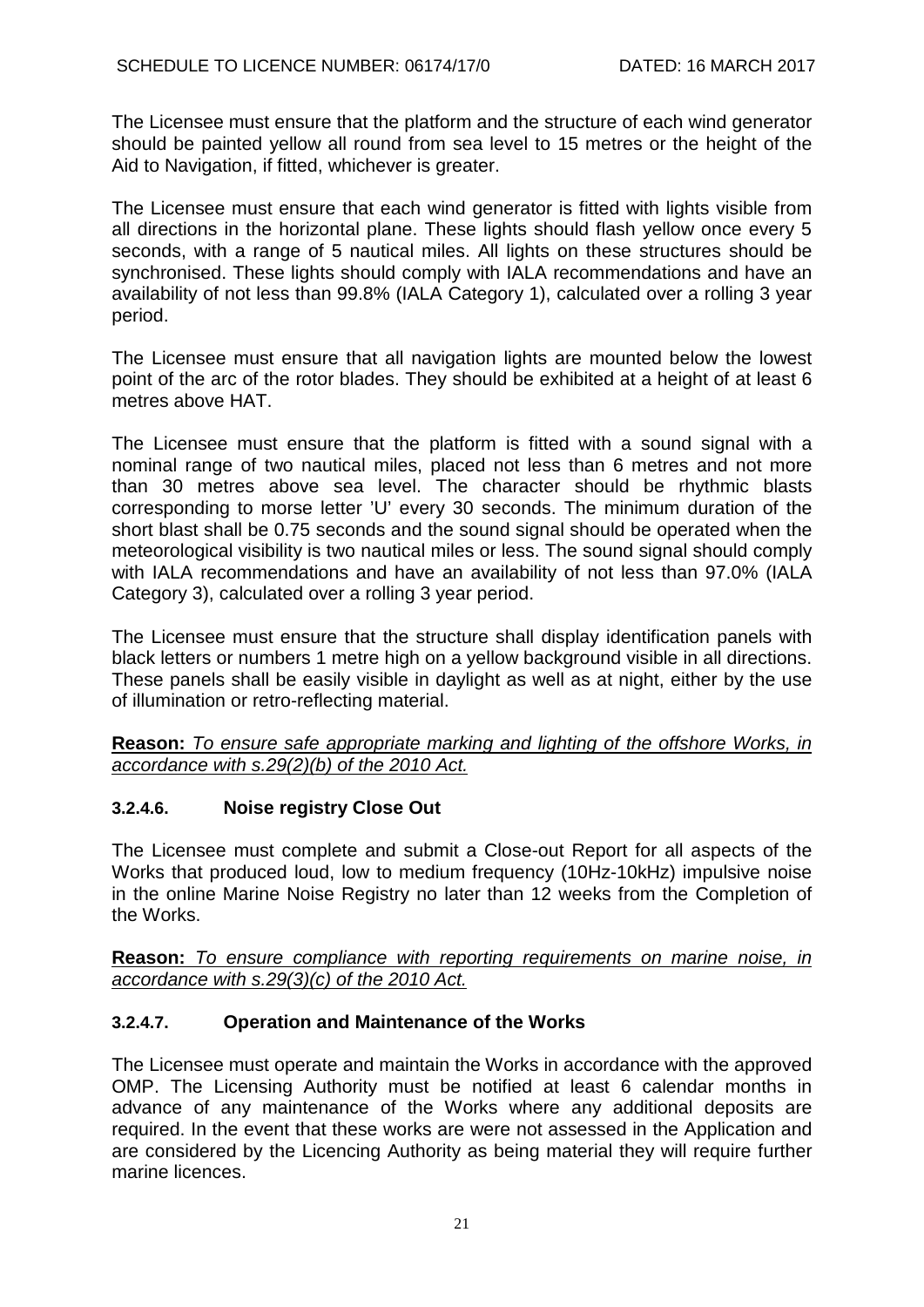**Reason:** *To ensure compliance with the approved OMP to prevent decay of the Works and to ensure that any maintenance work is carried out under an appropriate licence in accordance with s.29(3)(b) of the 2010 Act.*

### **3.2.4.8. Removal of the Works**

This licence does not permit the Removal of the Works, for which a separate marine licence is required.

The Licensee must, no later than 3 months prior to any proposed removal works, submit a plan for the Removal of the Works, in writing, to the Licensing Authority, along with a marine licence application for the Removal of the Works.

Removal of the Works must not occur until the Licensing Authority has given its prior written approval to the plan and issued a marine licence.

**Reason**: To ensure that removal of works is carried out under an appropriate licence, in accordance with s.29(3)(a) of the 2010 Act.

#### **3.2.4.9. Decommissioning**

This licence does not permit the Decommissioning of the Works, for which a separate marine licence is required.

**Reason:** *To ensure that decommissioning is carried out according to the approved Decommissioning Programme under an appropriate licence, in accordance with s.29(3)(d) of the 2010 Act*